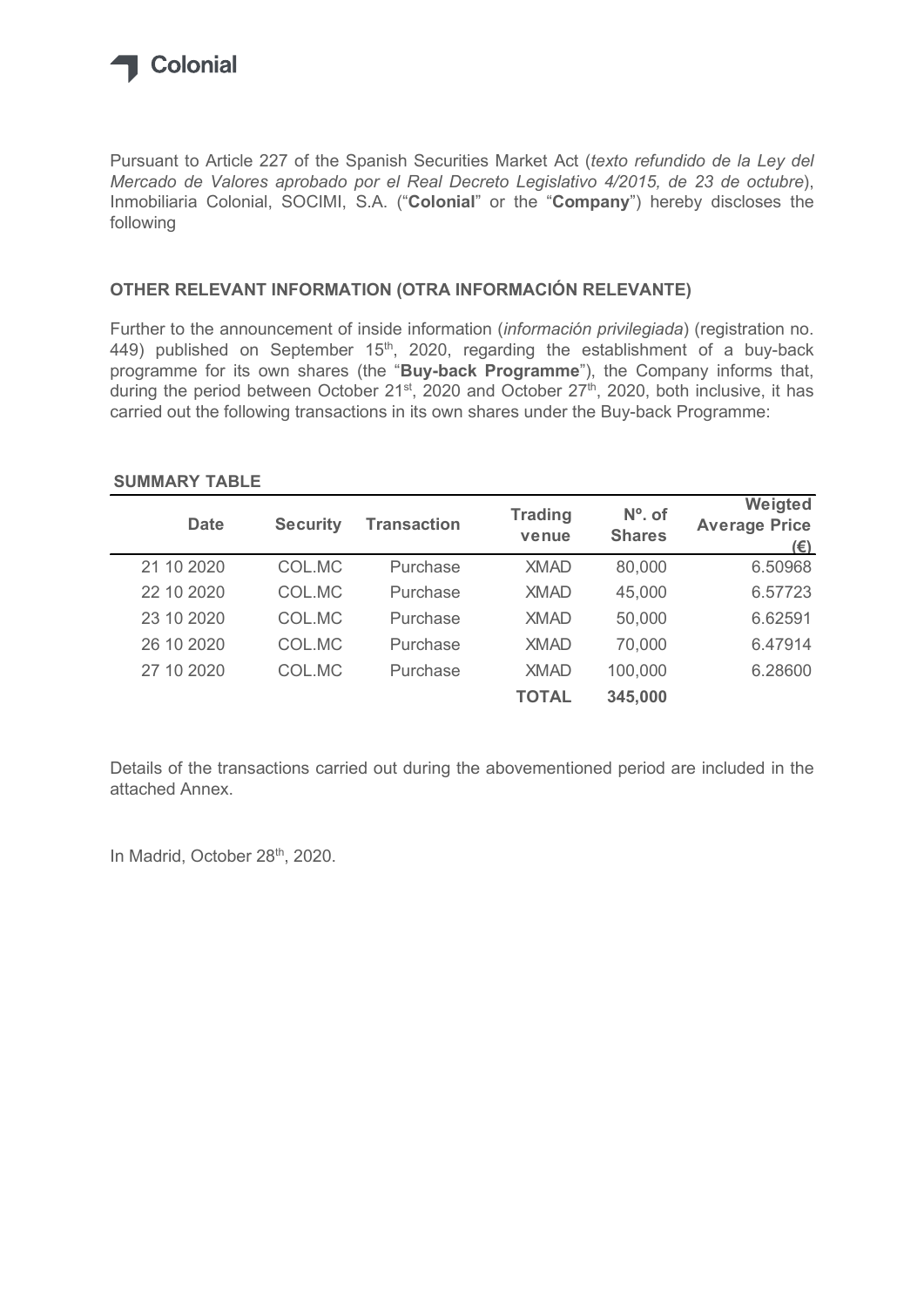## ANNEX

| $N^{\circ}$ . of<br><b>Trading</b><br><b>Security</b><br><b>Transaction</b><br>Intermediary<br>Date<br>Price $(\epsilon)$<br><b>Shares</b><br>venue<br>21 10 2020<br>COL.MC<br><b>XMAD</b><br>Purchase<br>1,067<br>6.655<br>COL.MC<br><b>XMAD</b><br>829<br>6.625<br>Banco Sabadell, S.A.<br>21 10 2020<br>Purchase<br>COL.MC<br><b>XMAD</b><br>1,800<br>6.625<br>Banco Sabadell, S.A.<br>21 10 2020<br>Purchase<br>COL.MC<br><b>XMAD</b><br>600<br>21 10 2020<br>Purchase<br>6.625<br>Banco Sabadell, S.A.<br>21 10 2020<br>COL.MC<br><b>XMAD</b><br>1,771<br>Banco Sabadell, S.A.<br>Purchase<br>6.625<br>21 10 2020<br>COL.MC<br><b>XMAD</b><br>Banco Sabadell, S.A.<br>Purchase<br>1,025<br>6.63<br>21 10 2020<br>COL.MC<br><b>XMAD</b><br>Purchase<br>952<br>6.61<br>Banco Sabadell, S.A.<br>COL.MC<br>Banco Sabadell, S.A.<br>21 10 2020<br>Purchase<br><b>XMAD</b><br>1,128<br>6.61<br>21 10 2020<br>COL.MC<br><b>XMAD</b><br>Banco Sabadell, S.A.<br>1,002<br>6.625<br>Purchase<br>57<br>21 10 2020<br>COL.MC<br>Purchase<br><b>XMAD</b><br>6.575<br>Banco Sabadell, S.A.<br>COL.MC<br>6.575<br>21 10 2020<br>Purchase<br><b>XMAD</b><br>1,014<br>Banco Sabadell, S.A.<br>21 10 2020<br>COL.MC<br><b>XMAD</b><br>242<br>6.555<br>Banco Sabadell, S.A.<br>Purchase<br>COL.MC<br><b>XMAD</b><br>1,071<br>6.575<br>21 10 2020<br>Purchase<br>Banco Sabadell, S.A.<br>21 10 2020<br>COL.MC<br>XMAD<br>1,805<br>6.555<br>Purchase<br>21 10 2020<br>COL.MC<br><b>XMAD</b><br>600<br>6.555<br>Purchase<br>6.555<br>21 10 2020<br>COL.MC<br>Purchase<br><b>XMAD</b><br>600<br>COL.MC<br><b>XMAD</b><br>600<br>6.555<br>21 10 2020<br>Purchase<br>21 10 2020<br>COL.MC<br><b>XMAD</b><br>600<br>6.555<br>Purchase<br>COL.MC<br>Purchase<br><b>XMAD</b><br>553<br>6.555<br>21 10 2020<br>COL.MC<br>6.545<br>21 10 2020<br>Purchase<br><b>XMAD</b><br>267<br>795<br>6.545<br>21 10 2020<br>COL.MC<br>Purchase<br><b>XMAD</b><br><b>XMAD</b><br>553<br>6.52<br>21 10 2020<br>COL.MC<br>Purchase<br>COL.MC<br><b>XMAD</b><br>470<br>6.52<br>21 10 2020<br>Purchase<br>21 10 2020<br>COL.MC<br><b>XMAD</b><br>24<br>6.505<br>Purchase<br>400<br>6.505<br>21 10 2020<br>COL.MC<br>Purchase<br><b>XMAD</b><br>6.505<br>21 10 2020<br>COL.MC<br>Purchase<br><b>XMAD</b><br>4,576<br>6.515<br>21 10 2020<br>COL.MC<br><b>XMAD</b><br>1,020<br>Purchase<br>COL.MC<br><b>XMAD</b><br>6.515<br>21 10 2020<br>Purchase<br>14<br>21 10 2020<br>COL.MC<br>Purchase<br><b>XMAD</b><br>30<br>6.49<br><b>XMAD</b><br>21 10 2020<br>COL.MC<br>Purchase<br>445<br>6.49<br>COL.MC<br>Purchase<br><b>XMAD</b><br>534<br>21 10 2020<br>6.49<br>COL.MC<br><b>XMAD</b><br>232<br>21 10 2020<br>Purchase<br>6.475<br>6.475<br>21 10 2020<br>COL.MC<br>Purchase<br><b>XMAD</b><br>781<br><b>XMAD</b><br>85<br>6.475<br>21 10 2020<br>COL.MC<br>Purchase<br>COL.MC<br>4,643<br>6.425<br>21 10 2020<br>Purchase<br><b>XMAD</b><br>21 10 2020<br>COL.MC<br>XMAD<br>6.445<br>Purchase<br>1,045<br>21 10 2020<br>COL.MC<br>Purchase<br><b>XMAD</b><br>35<br>6.48<br>41<br>21 10 2020<br>COL.MC<br>Purchase<br><b>XMAD</b><br>6.48<br>21 10 2020<br>COL.MC<br>Purchase<br><b>XMAD</b><br>925<br>6.48<br><b>XMAD</b><br>396<br>21 10 2020<br>COL.MC<br>Purchase<br>6.47<br>21 10 2020<br>COL.MC<br>Purchase<br><b>XMAD</b><br>697<br>6.47<br>Purchase<br><b>XMAD</b><br>21 10 2020<br>COL.MC<br>600<br>6.465<br>462<br>6.465<br>21 10 2020<br>COL.MC<br>Purchase<br><b>XMAD</b><br>6.485<br>21 10 2020<br>COL.MC<br>Purchase<br><b>XMAD</b><br>1,084<br>314<br>6.485<br>21 10 2020<br>COL.MC<br>Purchase<br><b>XMAD</b><br>21 10 2020 |        |          | <b>ANNEX</b> |     |       |                      |
|----------------------------------------------------------------------------------------------------------------------------------------------------------------------------------------------------------------------------------------------------------------------------------------------------------------------------------------------------------------------------------------------------------------------------------------------------------------------------------------------------------------------------------------------------------------------------------------------------------------------------------------------------------------------------------------------------------------------------------------------------------------------------------------------------------------------------------------------------------------------------------------------------------------------------------------------------------------------------------------------------------------------------------------------------------------------------------------------------------------------------------------------------------------------------------------------------------------------------------------------------------------------------------------------------------------------------------------------------------------------------------------------------------------------------------------------------------------------------------------------------------------------------------------------------------------------------------------------------------------------------------------------------------------------------------------------------------------------------------------------------------------------------------------------------------------------------------------------------------------------------------------------------------------------------------------------------------------------------------------------------------------------------------------------------------------------------------------------------------------------------------------------------------------------------------------------------------------------------------------------------------------------------------------------------------------------------------------------------------------------------------------------------------------------------------------------------------------------------------------------------------------------------------------------------------------------------------------------------------------------------------------------------------------------------------------------------------------------------------------------------------------------------------------------------------------------------------------------------------------------------------------------------------------------------------------------------------------------------------------------------------------------------------------------------------------------------------------------------------------------------------------------------------------------------------------------------------------------------------------------------------------------------------------------------------------------------------------------------------------------------------------------------------------------------------------------------------------------------------------------------------------------------------------------------------------------------------------------------|--------|----------|--------------|-----|-------|----------------------|
| Banco Sabadell, S.A.<br>Banco Sabadell, S.A.<br>Banco Sabadell, S.A.<br>Banco Sabadell, S.A.<br>Banco Sabadell, S.A.<br>Banco Sabadell, S.A.<br>Banco Sabadell, S.A.<br>Banco Sabadell, S.A.<br>Banco Sabadell, S.A.<br>Banco Sabadell, S.A.<br>Banco Sabadell, S.A.<br>Banco Sabadell, S.A.<br>Banco Sabadell, S.A.<br>Banco Sabadell, S.A.<br>Banco Sabadell, S.A.<br>Banco Sabadell, S.A.<br>Banco Sabadell, S.A.<br>Banco Sabadell, S.A.<br>Banco Sabadell, S.A.<br>Banco Sabadell, S.A.<br>Banco Sabadell, S.A.<br>Banco Sabadell, S.A.<br>Banco Sabadell, S.A.<br>Banco Sabadell, S.A.<br>Banco Sabadell, S.A.<br>Banco Sabadell, S.A.<br>Banco Sabadell, S.A.<br>Banco Sabadell, S.A.<br>Banco Sabadell, S.A.<br>Banco Sabadell, S.A.<br>Banco Sabadell, S.A.<br>Banco Sabadell, S.A.<br>Banco Sabadell, S.A.                                                                                                                                                                                                                                                                                                                                                                                                                                                                                                                                                                                                                                                                                                                                                                                                                                                                                                                                                                                                                                                                                                                                                                                                                                                                                                                                                                                                                                                                                                                                                                                                                                                                                                                                                                                                                                                                                                                                                                                                                                                                                                                                                                                                                                                                                                                                                                                                                                                                                                                                                                                                                                                                                                                                                                               |        |          |              |     |       |                      |
|                                                                                                                                                                                                                                                                                                                                                                                                                                                                                                                                                                                                                                                                                                                                                                                                                                                                                                                                                                                                                                                                                                                                                                                                                                                                                                                                                                                                                                                                                                                                                                                                                                                                                                                                                                                                                                                                                                                                                                                                                                                                                                                                                                                                                                                                                                                                                                                                                                                                                                                                                                                                                                                                                                                                                                                                                                                                                                                                                                                                                                                                                                                                                                                                                                                                                                                                                                                                                                                                                                                                                                                                    |        |          |              |     |       |                      |
|                                                                                                                                                                                                                                                                                                                                                                                                                                                                                                                                                                                                                                                                                                                                                                                                                                                                                                                                                                                                                                                                                                                                                                                                                                                                                                                                                                                                                                                                                                                                                                                                                                                                                                                                                                                                                                                                                                                                                                                                                                                                                                                                                                                                                                                                                                                                                                                                                                                                                                                                                                                                                                                                                                                                                                                                                                                                                                                                                                                                                                                                                                                                                                                                                                                                                                                                                                                                                                                                                                                                                                                                    |        |          |              |     |       |                      |
|                                                                                                                                                                                                                                                                                                                                                                                                                                                                                                                                                                                                                                                                                                                                                                                                                                                                                                                                                                                                                                                                                                                                                                                                                                                                                                                                                                                                                                                                                                                                                                                                                                                                                                                                                                                                                                                                                                                                                                                                                                                                                                                                                                                                                                                                                                                                                                                                                                                                                                                                                                                                                                                                                                                                                                                                                                                                                                                                                                                                                                                                                                                                                                                                                                                                                                                                                                                                                                                                                                                                                                                                    |        |          |              |     |       |                      |
|                                                                                                                                                                                                                                                                                                                                                                                                                                                                                                                                                                                                                                                                                                                                                                                                                                                                                                                                                                                                                                                                                                                                                                                                                                                                                                                                                                                                                                                                                                                                                                                                                                                                                                                                                                                                                                                                                                                                                                                                                                                                                                                                                                                                                                                                                                                                                                                                                                                                                                                                                                                                                                                                                                                                                                                                                                                                                                                                                                                                                                                                                                                                                                                                                                                                                                                                                                                                                                                                                                                                                                                                    |        |          |              |     |       |                      |
|                                                                                                                                                                                                                                                                                                                                                                                                                                                                                                                                                                                                                                                                                                                                                                                                                                                                                                                                                                                                                                                                                                                                                                                                                                                                                                                                                                                                                                                                                                                                                                                                                                                                                                                                                                                                                                                                                                                                                                                                                                                                                                                                                                                                                                                                                                                                                                                                                                                                                                                                                                                                                                                                                                                                                                                                                                                                                                                                                                                                                                                                                                                                                                                                                                                                                                                                                                                                                                                                                                                                                                                                    |        |          |              |     |       |                      |
|                                                                                                                                                                                                                                                                                                                                                                                                                                                                                                                                                                                                                                                                                                                                                                                                                                                                                                                                                                                                                                                                                                                                                                                                                                                                                                                                                                                                                                                                                                                                                                                                                                                                                                                                                                                                                                                                                                                                                                                                                                                                                                                                                                                                                                                                                                                                                                                                                                                                                                                                                                                                                                                                                                                                                                                                                                                                                                                                                                                                                                                                                                                                                                                                                                                                                                                                                                                                                                                                                                                                                                                                    |        |          |              |     |       |                      |
|                                                                                                                                                                                                                                                                                                                                                                                                                                                                                                                                                                                                                                                                                                                                                                                                                                                                                                                                                                                                                                                                                                                                                                                                                                                                                                                                                                                                                                                                                                                                                                                                                                                                                                                                                                                                                                                                                                                                                                                                                                                                                                                                                                                                                                                                                                                                                                                                                                                                                                                                                                                                                                                                                                                                                                                                                                                                                                                                                                                                                                                                                                                                                                                                                                                                                                                                                                                                                                                                                                                                                                                                    |        |          |              |     |       |                      |
|                                                                                                                                                                                                                                                                                                                                                                                                                                                                                                                                                                                                                                                                                                                                                                                                                                                                                                                                                                                                                                                                                                                                                                                                                                                                                                                                                                                                                                                                                                                                                                                                                                                                                                                                                                                                                                                                                                                                                                                                                                                                                                                                                                                                                                                                                                                                                                                                                                                                                                                                                                                                                                                                                                                                                                                                                                                                                                                                                                                                                                                                                                                                                                                                                                                                                                                                                                                                                                                                                                                                                                                                    |        |          |              |     |       |                      |
|                                                                                                                                                                                                                                                                                                                                                                                                                                                                                                                                                                                                                                                                                                                                                                                                                                                                                                                                                                                                                                                                                                                                                                                                                                                                                                                                                                                                                                                                                                                                                                                                                                                                                                                                                                                                                                                                                                                                                                                                                                                                                                                                                                                                                                                                                                                                                                                                                                                                                                                                                                                                                                                                                                                                                                                                                                                                                                                                                                                                                                                                                                                                                                                                                                                                                                                                                                                                                                                                                                                                                                                                    |        |          |              |     |       |                      |
|                                                                                                                                                                                                                                                                                                                                                                                                                                                                                                                                                                                                                                                                                                                                                                                                                                                                                                                                                                                                                                                                                                                                                                                                                                                                                                                                                                                                                                                                                                                                                                                                                                                                                                                                                                                                                                                                                                                                                                                                                                                                                                                                                                                                                                                                                                                                                                                                                                                                                                                                                                                                                                                                                                                                                                                                                                                                                                                                                                                                                                                                                                                                                                                                                                                                                                                                                                                                                                                                                                                                                                                                    |        |          |              |     |       |                      |
|                                                                                                                                                                                                                                                                                                                                                                                                                                                                                                                                                                                                                                                                                                                                                                                                                                                                                                                                                                                                                                                                                                                                                                                                                                                                                                                                                                                                                                                                                                                                                                                                                                                                                                                                                                                                                                                                                                                                                                                                                                                                                                                                                                                                                                                                                                                                                                                                                                                                                                                                                                                                                                                                                                                                                                                                                                                                                                                                                                                                                                                                                                                                                                                                                                                                                                                                                                                                                                                                                                                                                                                                    |        |          |              |     |       |                      |
|                                                                                                                                                                                                                                                                                                                                                                                                                                                                                                                                                                                                                                                                                                                                                                                                                                                                                                                                                                                                                                                                                                                                                                                                                                                                                                                                                                                                                                                                                                                                                                                                                                                                                                                                                                                                                                                                                                                                                                                                                                                                                                                                                                                                                                                                                                                                                                                                                                                                                                                                                                                                                                                                                                                                                                                                                                                                                                                                                                                                                                                                                                                                                                                                                                                                                                                                                                                                                                                                                                                                                                                                    |        |          |              |     |       |                      |
|                                                                                                                                                                                                                                                                                                                                                                                                                                                                                                                                                                                                                                                                                                                                                                                                                                                                                                                                                                                                                                                                                                                                                                                                                                                                                                                                                                                                                                                                                                                                                                                                                                                                                                                                                                                                                                                                                                                                                                                                                                                                                                                                                                                                                                                                                                                                                                                                                                                                                                                                                                                                                                                                                                                                                                                                                                                                                                                                                                                                                                                                                                                                                                                                                                                                                                                                                                                                                                                                                                                                                                                                    |        |          |              |     |       |                      |
|                                                                                                                                                                                                                                                                                                                                                                                                                                                                                                                                                                                                                                                                                                                                                                                                                                                                                                                                                                                                                                                                                                                                                                                                                                                                                                                                                                                                                                                                                                                                                                                                                                                                                                                                                                                                                                                                                                                                                                                                                                                                                                                                                                                                                                                                                                                                                                                                                                                                                                                                                                                                                                                                                                                                                                                                                                                                                                                                                                                                                                                                                                                                                                                                                                                                                                                                                                                                                                                                                                                                                                                                    |        |          |              |     |       |                      |
|                                                                                                                                                                                                                                                                                                                                                                                                                                                                                                                                                                                                                                                                                                                                                                                                                                                                                                                                                                                                                                                                                                                                                                                                                                                                                                                                                                                                                                                                                                                                                                                                                                                                                                                                                                                                                                                                                                                                                                                                                                                                                                                                                                                                                                                                                                                                                                                                                                                                                                                                                                                                                                                                                                                                                                                                                                                                                                                                                                                                                                                                                                                                                                                                                                                                                                                                                                                                                                                                                                                                                                                                    |        |          |              |     |       |                      |
|                                                                                                                                                                                                                                                                                                                                                                                                                                                                                                                                                                                                                                                                                                                                                                                                                                                                                                                                                                                                                                                                                                                                                                                                                                                                                                                                                                                                                                                                                                                                                                                                                                                                                                                                                                                                                                                                                                                                                                                                                                                                                                                                                                                                                                                                                                                                                                                                                                                                                                                                                                                                                                                                                                                                                                                                                                                                                                                                                                                                                                                                                                                                                                                                                                                                                                                                                                                                                                                                                                                                                                                                    |        |          |              |     |       |                      |
|                                                                                                                                                                                                                                                                                                                                                                                                                                                                                                                                                                                                                                                                                                                                                                                                                                                                                                                                                                                                                                                                                                                                                                                                                                                                                                                                                                                                                                                                                                                                                                                                                                                                                                                                                                                                                                                                                                                                                                                                                                                                                                                                                                                                                                                                                                                                                                                                                                                                                                                                                                                                                                                                                                                                                                                                                                                                                                                                                                                                                                                                                                                                                                                                                                                                                                                                                                                                                                                                                                                                                                                                    |        |          |              |     |       |                      |
|                                                                                                                                                                                                                                                                                                                                                                                                                                                                                                                                                                                                                                                                                                                                                                                                                                                                                                                                                                                                                                                                                                                                                                                                                                                                                                                                                                                                                                                                                                                                                                                                                                                                                                                                                                                                                                                                                                                                                                                                                                                                                                                                                                                                                                                                                                                                                                                                                                                                                                                                                                                                                                                                                                                                                                                                                                                                                                                                                                                                                                                                                                                                                                                                                                                                                                                                                                                                                                                                                                                                                                                                    |        |          |              |     |       |                      |
|                                                                                                                                                                                                                                                                                                                                                                                                                                                                                                                                                                                                                                                                                                                                                                                                                                                                                                                                                                                                                                                                                                                                                                                                                                                                                                                                                                                                                                                                                                                                                                                                                                                                                                                                                                                                                                                                                                                                                                                                                                                                                                                                                                                                                                                                                                                                                                                                                                                                                                                                                                                                                                                                                                                                                                                                                                                                                                                                                                                                                                                                                                                                                                                                                                                                                                                                                                                                                                                                                                                                                                                                    |        |          |              |     |       |                      |
|                                                                                                                                                                                                                                                                                                                                                                                                                                                                                                                                                                                                                                                                                                                                                                                                                                                                                                                                                                                                                                                                                                                                                                                                                                                                                                                                                                                                                                                                                                                                                                                                                                                                                                                                                                                                                                                                                                                                                                                                                                                                                                                                                                                                                                                                                                                                                                                                                                                                                                                                                                                                                                                                                                                                                                                                                                                                                                                                                                                                                                                                                                                                                                                                                                                                                                                                                                                                                                                                                                                                                                                                    |        |          |              |     |       |                      |
|                                                                                                                                                                                                                                                                                                                                                                                                                                                                                                                                                                                                                                                                                                                                                                                                                                                                                                                                                                                                                                                                                                                                                                                                                                                                                                                                                                                                                                                                                                                                                                                                                                                                                                                                                                                                                                                                                                                                                                                                                                                                                                                                                                                                                                                                                                                                                                                                                                                                                                                                                                                                                                                                                                                                                                                                                                                                                                                                                                                                                                                                                                                                                                                                                                                                                                                                                                                                                                                                                                                                                                                                    |        |          |              |     |       |                      |
|                                                                                                                                                                                                                                                                                                                                                                                                                                                                                                                                                                                                                                                                                                                                                                                                                                                                                                                                                                                                                                                                                                                                                                                                                                                                                                                                                                                                                                                                                                                                                                                                                                                                                                                                                                                                                                                                                                                                                                                                                                                                                                                                                                                                                                                                                                                                                                                                                                                                                                                                                                                                                                                                                                                                                                                                                                                                                                                                                                                                                                                                                                                                                                                                                                                                                                                                                                                                                                                                                                                                                                                                    |        |          |              |     |       |                      |
|                                                                                                                                                                                                                                                                                                                                                                                                                                                                                                                                                                                                                                                                                                                                                                                                                                                                                                                                                                                                                                                                                                                                                                                                                                                                                                                                                                                                                                                                                                                                                                                                                                                                                                                                                                                                                                                                                                                                                                                                                                                                                                                                                                                                                                                                                                                                                                                                                                                                                                                                                                                                                                                                                                                                                                                                                                                                                                                                                                                                                                                                                                                                                                                                                                                                                                                                                                                                                                                                                                                                                                                                    |        |          |              |     |       |                      |
|                                                                                                                                                                                                                                                                                                                                                                                                                                                                                                                                                                                                                                                                                                                                                                                                                                                                                                                                                                                                                                                                                                                                                                                                                                                                                                                                                                                                                                                                                                                                                                                                                                                                                                                                                                                                                                                                                                                                                                                                                                                                                                                                                                                                                                                                                                                                                                                                                                                                                                                                                                                                                                                                                                                                                                                                                                                                                                                                                                                                                                                                                                                                                                                                                                                                                                                                                                                                                                                                                                                                                                                                    |        |          |              |     |       |                      |
|                                                                                                                                                                                                                                                                                                                                                                                                                                                                                                                                                                                                                                                                                                                                                                                                                                                                                                                                                                                                                                                                                                                                                                                                                                                                                                                                                                                                                                                                                                                                                                                                                                                                                                                                                                                                                                                                                                                                                                                                                                                                                                                                                                                                                                                                                                                                                                                                                                                                                                                                                                                                                                                                                                                                                                                                                                                                                                                                                                                                                                                                                                                                                                                                                                                                                                                                                                                                                                                                                                                                                                                                    |        |          |              |     |       |                      |
|                                                                                                                                                                                                                                                                                                                                                                                                                                                                                                                                                                                                                                                                                                                                                                                                                                                                                                                                                                                                                                                                                                                                                                                                                                                                                                                                                                                                                                                                                                                                                                                                                                                                                                                                                                                                                                                                                                                                                                                                                                                                                                                                                                                                                                                                                                                                                                                                                                                                                                                                                                                                                                                                                                                                                                                                                                                                                                                                                                                                                                                                                                                                                                                                                                                                                                                                                                                                                                                                                                                                                                                                    |        |          |              |     |       |                      |
|                                                                                                                                                                                                                                                                                                                                                                                                                                                                                                                                                                                                                                                                                                                                                                                                                                                                                                                                                                                                                                                                                                                                                                                                                                                                                                                                                                                                                                                                                                                                                                                                                                                                                                                                                                                                                                                                                                                                                                                                                                                                                                                                                                                                                                                                                                                                                                                                                                                                                                                                                                                                                                                                                                                                                                                                                                                                                                                                                                                                                                                                                                                                                                                                                                                                                                                                                                                                                                                                                                                                                                                                    |        |          |              |     |       |                      |
|                                                                                                                                                                                                                                                                                                                                                                                                                                                                                                                                                                                                                                                                                                                                                                                                                                                                                                                                                                                                                                                                                                                                                                                                                                                                                                                                                                                                                                                                                                                                                                                                                                                                                                                                                                                                                                                                                                                                                                                                                                                                                                                                                                                                                                                                                                                                                                                                                                                                                                                                                                                                                                                                                                                                                                                                                                                                                                                                                                                                                                                                                                                                                                                                                                                                                                                                                                                                                                                                                                                                                                                                    |        |          |              |     |       |                      |
|                                                                                                                                                                                                                                                                                                                                                                                                                                                                                                                                                                                                                                                                                                                                                                                                                                                                                                                                                                                                                                                                                                                                                                                                                                                                                                                                                                                                                                                                                                                                                                                                                                                                                                                                                                                                                                                                                                                                                                                                                                                                                                                                                                                                                                                                                                                                                                                                                                                                                                                                                                                                                                                                                                                                                                                                                                                                                                                                                                                                                                                                                                                                                                                                                                                                                                                                                                                                                                                                                                                                                                                                    |        |          |              |     |       |                      |
|                                                                                                                                                                                                                                                                                                                                                                                                                                                                                                                                                                                                                                                                                                                                                                                                                                                                                                                                                                                                                                                                                                                                                                                                                                                                                                                                                                                                                                                                                                                                                                                                                                                                                                                                                                                                                                                                                                                                                                                                                                                                                                                                                                                                                                                                                                                                                                                                                                                                                                                                                                                                                                                                                                                                                                                                                                                                                                                                                                                                                                                                                                                                                                                                                                                                                                                                                                                                                                                                                                                                                                                                    |        |          |              |     |       |                      |
|                                                                                                                                                                                                                                                                                                                                                                                                                                                                                                                                                                                                                                                                                                                                                                                                                                                                                                                                                                                                                                                                                                                                                                                                                                                                                                                                                                                                                                                                                                                                                                                                                                                                                                                                                                                                                                                                                                                                                                                                                                                                                                                                                                                                                                                                                                                                                                                                                                                                                                                                                                                                                                                                                                                                                                                                                                                                                                                                                                                                                                                                                                                                                                                                                                                                                                                                                                                                                                                                                                                                                                                                    |        |          |              |     |       |                      |
|                                                                                                                                                                                                                                                                                                                                                                                                                                                                                                                                                                                                                                                                                                                                                                                                                                                                                                                                                                                                                                                                                                                                                                                                                                                                                                                                                                                                                                                                                                                                                                                                                                                                                                                                                                                                                                                                                                                                                                                                                                                                                                                                                                                                                                                                                                                                                                                                                                                                                                                                                                                                                                                                                                                                                                                                                                                                                                                                                                                                                                                                                                                                                                                                                                                                                                                                                                                                                                                                                                                                                                                                    |        |          |              |     |       |                      |
|                                                                                                                                                                                                                                                                                                                                                                                                                                                                                                                                                                                                                                                                                                                                                                                                                                                                                                                                                                                                                                                                                                                                                                                                                                                                                                                                                                                                                                                                                                                                                                                                                                                                                                                                                                                                                                                                                                                                                                                                                                                                                                                                                                                                                                                                                                                                                                                                                                                                                                                                                                                                                                                                                                                                                                                                                                                                                                                                                                                                                                                                                                                                                                                                                                                                                                                                                                                                                                                                                                                                                                                                    |        |          |              |     |       |                      |
|                                                                                                                                                                                                                                                                                                                                                                                                                                                                                                                                                                                                                                                                                                                                                                                                                                                                                                                                                                                                                                                                                                                                                                                                                                                                                                                                                                                                                                                                                                                                                                                                                                                                                                                                                                                                                                                                                                                                                                                                                                                                                                                                                                                                                                                                                                                                                                                                                                                                                                                                                                                                                                                                                                                                                                                                                                                                                                                                                                                                                                                                                                                                                                                                                                                                                                                                                                                                                                                                                                                                                                                                    |        |          |              |     |       |                      |
|                                                                                                                                                                                                                                                                                                                                                                                                                                                                                                                                                                                                                                                                                                                                                                                                                                                                                                                                                                                                                                                                                                                                                                                                                                                                                                                                                                                                                                                                                                                                                                                                                                                                                                                                                                                                                                                                                                                                                                                                                                                                                                                                                                                                                                                                                                                                                                                                                                                                                                                                                                                                                                                                                                                                                                                                                                                                                                                                                                                                                                                                                                                                                                                                                                                                                                                                                                                                                                                                                                                                                                                                    |        |          |              |     |       |                      |
|                                                                                                                                                                                                                                                                                                                                                                                                                                                                                                                                                                                                                                                                                                                                                                                                                                                                                                                                                                                                                                                                                                                                                                                                                                                                                                                                                                                                                                                                                                                                                                                                                                                                                                                                                                                                                                                                                                                                                                                                                                                                                                                                                                                                                                                                                                                                                                                                                                                                                                                                                                                                                                                                                                                                                                                                                                                                                                                                                                                                                                                                                                                                                                                                                                                                                                                                                                                                                                                                                                                                                                                                    |        |          |              |     |       |                      |
|                                                                                                                                                                                                                                                                                                                                                                                                                                                                                                                                                                                                                                                                                                                                                                                                                                                                                                                                                                                                                                                                                                                                                                                                                                                                                                                                                                                                                                                                                                                                                                                                                                                                                                                                                                                                                                                                                                                                                                                                                                                                                                                                                                                                                                                                                                                                                                                                                                                                                                                                                                                                                                                                                                                                                                                                                                                                                                                                                                                                                                                                                                                                                                                                                                                                                                                                                                                                                                                                                                                                                                                                    |        |          |              |     |       |                      |
|                                                                                                                                                                                                                                                                                                                                                                                                                                                                                                                                                                                                                                                                                                                                                                                                                                                                                                                                                                                                                                                                                                                                                                                                                                                                                                                                                                                                                                                                                                                                                                                                                                                                                                                                                                                                                                                                                                                                                                                                                                                                                                                                                                                                                                                                                                                                                                                                                                                                                                                                                                                                                                                                                                                                                                                                                                                                                                                                                                                                                                                                                                                                                                                                                                                                                                                                                                                                                                                                                                                                                                                                    |        |          |              |     |       |                      |
|                                                                                                                                                                                                                                                                                                                                                                                                                                                                                                                                                                                                                                                                                                                                                                                                                                                                                                                                                                                                                                                                                                                                                                                                                                                                                                                                                                                                                                                                                                                                                                                                                                                                                                                                                                                                                                                                                                                                                                                                                                                                                                                                                                                                                                                                                                                                                                                                                                                                                                                                                                                                                                                                                                                                                                                                                                                                                                                                                                                                                                                                                                                                                                                                                                                                                                                                                                                                                                                                                                                                                                                                    |        |          |              |     |       |                      |
|                                                                                                                                                                                                                                                                                                                                                                                                                                                                                                                                                                                                                                                                                                                                                                                                                                                                                                                                                                                                                                                                                                                                                                                                                                                                                                                                                                                                                                                                                                                                                                                                                                                                                                                                                                                                                                                                                                                                                                                                                                                                                                                                                                                                                                                                                                                                                                                                                                                                                                                                                                                                                                                                                                                                                                                                                                                                                                                                                                                                                                                                                                                                                                                                                                                                                                                                                                                                                                                                                                                                                                                                    |        |          |              |     |       |                      |
|                                                                                                                                                                                                                                                                                                                                                                                                                                                                                                                                                                                                                                                                                                                                                                                                                                                                                                                                                                                                                                                                                                                                                                                                                                                                                                                                                                                                                                                                                                                                                                                                                                                                                                                                                                                                                                                                                                                                                                                                                                                                                                                                                                                                                                                                                                                                                                                                                                                                                                                                                                                                                                                                                                                                                                                                                                                                                                                                                                                                                                                                                                                                                                                                                                                                                                                                                                                                                                                                                                                                                                                                    |        |          |              |     |       |                      |
|                                                                                                                                                                                                                                                                                                                                                                                                                                                                                                                                                                                                                                                                                                                                                                                                                                                                                                                                                                                                                                                                                                                                                                                                                                                                                                                                                                                                                                                                                                                                                                                                                                                                                                                                                                                                                                                                                                                                                                                                                                                                                                                                                                                                                                                                                                                                                                                                                                                                                                                                                                                                                                                                                                                                                                                                                                                                                                                                                                                                                                                                                                                                                                                                                                                                                                                                                                                                                                                                                                                                                                                                    |        |          |              |     |       |                      |
|                                                                                                                                                                                                                                                                                                                                                                                                                                                                                                                                                                                                                                                                                                                                                                                                                                                                                                                                                                                                                                                                                                                                                                                                                                                                                                                                                                                                                                                                                                                                                                                                                                                                                                                                                                                                                                                                                                                                                                                                                                                                                                                                                                                                                                                                                                                                                                                                                                                                                                                                                                                                                                                                                                                                                                                                                                                                                                                                                                                                                                                                                                                                                                                                                                                                                                                                                                                                                                                                                                                                                                                                    |        |          |              |     |       |                      |
|                                                                                                                                                                                                                                                                                                                                                                                                                                                                                                                                                                                                                                                                                                                                                                                                                                                                                                                                                                                                                                                                                                                                                                                                                                                                                                                                                                                                                                                                                                                                                                                                                                                                                                                                                                                                                                                                                                                                                                                                                                                                                                                                                                                                                                                                                                                                                                                                                                                                                                                                                                                                                                                                                                                                                                                                                                                                                                                                                                                                                                                                                                                                                                                                                                                                                                                                                                                                                                                                                                                                                                                                    |        |          |              |     |       |                      |
|                                                                                                                                                                                                                                                                                                                                                                                                                                                                                                                                                                                                                                                                                                                                                                                                                                                                                                                                                                                                                                                                                                                                                                                                                                                                                                                                                                                                                                                                                                                                                                                                                                                                                                                                                                                                                                                                                                                                                                                                                                                                                                                                                                                                                                                                                                                                                                                                                                                                                                                                                                                                                                                                                                                                                                                                                                                                                                                                                                                                                                                                                                                                                                                                                                                                                                                                                                                                                                                                                                                                                                                                    | COL.MC | Purchase | <b>XMAD</b>  | 170 | 6.485 | Banco Sabadell, S.A. |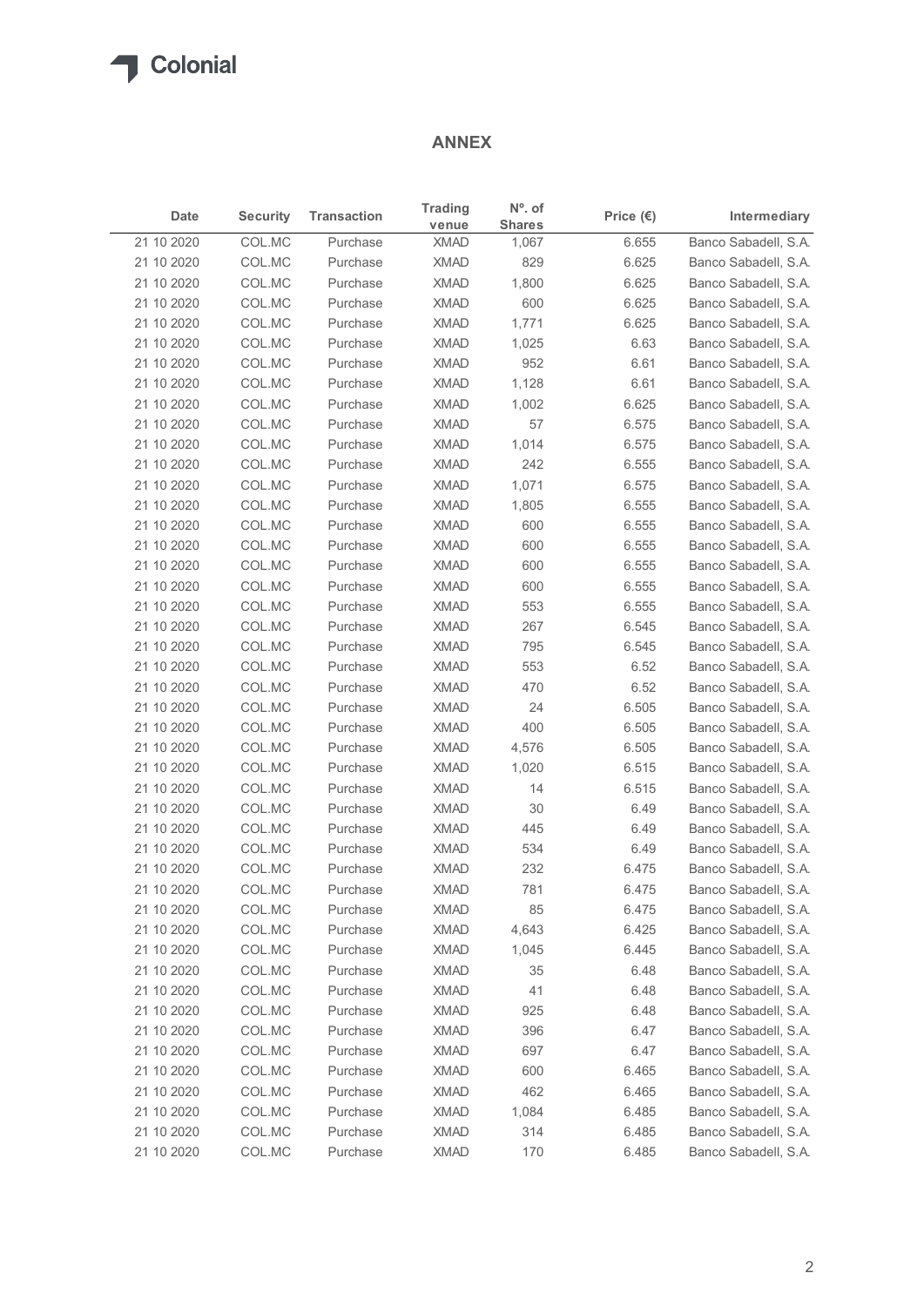

| <b>Security</b><br><b>Transaction</b><br>Price $(\epsilon)$<br>Intermediary<br>Date<br><b>Shares</b><br>venue<br>Banco Sabadell, S.A.<br>21 10 2020<br>COL.MC<br><b>XMAD</b><br>6.485<br>Purchase<br>2,016<br>21 10 2020<br>COL.MC<br><b>XMAD</b><br>Banco Sabadell, S.A.<br>Purchase<br>214<br>6.47<br>COL.MC<br><b>XMAD</b><br>Banco Sabadell, S.A.<br>21 10 2020<br>Purchase<br>1,805<br>6.47<br><b>XMAD</b><br>481<br>21 10 2020<br>COL.MC<br>Purchase<br>6.47<br>Banco Sabadell, S.A.<br>COL.MC<br><b>XMAD</b><br>1,039<br>21 10 2020<br>Purchase<br>6.47<br>Banco Sabadell, S.A.<br>21 10 2020<br>COL.MC<br><b>XMAD</b><br>Banco Sabadell, S.A.<br>Purchase<br>1,073<br>6.47<br>21 10 2020<br>COL.MC<br><b>XMAD</b><br>479<br>Banco Sabadell, S.A.<br>Purchase<br>6.46<br>21 10 2020<br>COL.MC<br>Purchase<br><b>XMAD</b><br>2,021<br>6.46<br>Banco Sabadell, S.A.<br>COL.MC<br>500<br>21 10 2020<br><b>XMAD</b><br>6.46<br>Banco Sabadell, S.A.<br>Purchase<br>COL.MC<br><b>XMAD</b><br>500<br>21 10 2020<br>Purchase<br>6.46<br>Banco Sabadell, S.A.<br>COL.MC<br><b>XMAD</b><br>21 10 2020<br>Purchase<br>500<br>6.46<br>Banco Sabadell, S.A.<br>COL.MC<br><b>XMAD</b><br>Banco Sabadell, S.A.<br>21 10 2020<br>Purchase<br>482<br>6.46<br><b>XMAD</b><br>500<br>21 10 2020<br>COL.MC<br>Purchase<br>6.46<br>Banco Sabadell, S.A.<br>21 10 2020<br>COL.MC<br>XMAD<br>18<br>6.46<br>Banco Sabadell, S.A.<br>Purchase<br>21 10 2020<br><b>XMAD</b><br>Banco Sabadell, S.A.<br>COL.MC<br>Purchase<br>600<br>6.47<br><b>XMAD</b><br>21 10 2020<br>COL.MC<br>Purchase<br>466<br>6.47<br>Banco Sabadell, S.A.<br><b>XMAD</b><br>6.47<br>21 10 2020<br>COL.MC<br>Purchase<br>1,058<br>Banco Sabadell, S.A.<br>COL.MC<br>XMAD<br>Banco Sabadell, S.A.<br>21 10 2020<br>Purchase<br>1,012<br>6.455<br>COL.MC<br><b>XMAD</b><br>Banco Sabadell, S.A.<br>21 10 2020<br>Purchase<br>1,013<br>6.45<br>21 10 2020<br>COL.MC<br>Purchase<br><b>XMAD</b><br>451<br>6.48<br>Banco Sabadell, S.A.<br>600<br>21 10 2020<br>COL.MC<br><b>XMAD</b><br>6.48<br>Banco Sabadell, S.A.<br>Purchase<br>21 10 2020<br>COL.MC<br>XMAD<br>16<br>Purchase<br>6.48<br>Banco Sabadell, S.A.<br>21 10 2020<br>COL.MC<br>Purchase<br><b>XMAD</b><br>181<br>6.485<br>Banco Sabadell, S.A.<br>21 10 2020<br>COL.MC<br>Purchase<br><b>XMAD</b><br>400<br>6.5<br>Banco Sabadell, S.A.<br>COL.MC<br>XMAD<br>6.5<br>21 10 2020<br>Purchase<br>2,903<br>Banco Sabadell, S.A.<br>21 10 2020<br>COL.MC<br><b>XMAD</b><br>6.5<br>Purchase<br>1,697<br>Banco Sabadell, S.A.<br>21 10 2020<br>COL.MC<br><b>XMAD</b><br>458<br>6.52<br>Banco Sabadell, S.A.<br>Purchase<br><b>XMAD</b><br>637<br>21 10 2020<br>COL.MC<br>Purchase<br>6.52<br>Banco Sabadell, S.A.<br><b>XMAD</b><br>2,779<br>Banco Sabadell, S.A.<br>21 10 2020<br>COL.MC<br>Purchase<br>6.51<br>COL.MC<br><b>XMAD</b><br>21 10 2020<br>Purchase<br>1,147<br>6.51<br>Banco Sabadell, S.A.<br><b>XMAD</b><br>204<br>21 10 2020<br>COL.MC<br>Purchase<br>6.505<br>Banco Sabadell, S.A.<br>6.505<br>21 10 2020<br>COL.MC<br>Purchase<br><b>XMAD</b><br>1,368<br>Banco Sabadell, S.A.<br><b>XMAD</b><br>6.505<br>21 10 2020<br>COL.MC<br>Purchase<br>2,144<br>Banco Sabadell, S.A.<br>21 10 2020<br>COL.MC<br><b>XMAD</b><br>400<br>6.505<br>Purchase<br>Banco Sabadell, S.A.<br>6.505<br>21 10 2020<br>COL.MC<br>Purchase<br><b>XMAD</b><br>884<br>Banco Sabadell, S.A.<br>21 10 2020<br>COL.MC<br>Purchase<br><b>XMAD</b><br>436<br>6.495<br>Banco Sabadell, S.A.<br>COL.MC<br>21 10 2020<br>Purchase<br><b>XMAD</b><br>600<br>6.495<br>Banco Sabadell, S.A.<br>6.495<br>21 10 2020<br>COL.MC<br>XMAD<br>2,400<br>Banco Sabadell, S.A.<br>Purchase<br><b>XMAD</b><br>6.495<br>21 10 2020<br>COL.MC<br>Purchase<br>600<br>Banco Sabadell, S.A.<br><b>XMAD</b><br>6.495<br>21 10 2020<br>COL.MC<br>Purchase<br>964<br>Banco Sabadell, S.A.<br>21 10 2020<br>COL.MC<br><b>XMAD</b><br>871<br>Banco Sabadell, S.A.<br>Purchase<br>6.5<br>21 10 2020<br>COL.MC<br>Purchase<br><b>XMAD</b><br>157<br>6.5<br>Banco Sabadell, S.A.<br>21 10 2020<br>COL.MC<br>Purchase<br><b>XMAD</b><br>3,972<br>6.5<br>Banco Sabadell, S.A.<br>22 10 2020<br>COL.MC<br><b>XMAD</b><br>1,041<br>6.48<br>Banco Sabadell, S.A.<br>Purchase<br><b>XMAD</b><br>22 10 2020<br>COL.MC<br>Purchase<br>1,003<br>6.46<br>Banco Sabadell, S.A. |
|---------------------------------------------------------------------------------------------------------------------------------------------------------------------------------------------------------------------------------------------------------------------------------------------------------------------------------------------------------------------------------------------------------------------------------------------------------------------------------------------------------------------------------------------------------------------------------------------------------------------------------------------------------------------------------------------------------------------------------------------------------------------------------------------------------------------------------------------------------------------------------------------------------------------------------------------------------------------------------------------------------------------------------------------------------------------------------------------------------------------------------------------------------------------------------------------------------------------------------------------------------------------------------------------------------------------------------------------------------------------------------------------------------------------------------------------------------------------------------------------------------------------------------------------------------------------------------------------------------------------------------------------------------------------------------------------------------------------------------------------------------------------------------------------------------------------------------------------------------------------------------------------------------------------------------------------------------------------------------------------------------------------------------------------------------------------------------------------------------------------------------------------------------------------------------------------------------------------------------------------------------------------------------------------------------------------------------------------------------------------------------------------------------------------------------------------------------------------------------------------------------------------------------------------------------------------------------------------------------------------------------------------------------------------------------------------------------------------------------------------------------------------------------------------------------------------------------------------------------------------------------------------------------------------------------------------------------------------------------------------------------------------------------------------------------------------------------------------------------------------------------------------------------------------------------------------------------------------------------------------------------------------------------------------------------------------------------------------------------------------------------------------------------------------------------------------------------------------------------------------------------------------------------------------------------------------------------------------------------------------------------------------------------------------------------------------------------------------------------------------------------------------------------------------------------------------------------------------------------------------------------------------------------------------------------------------------------------------------------------------------------------------------------------------------------------------------------------------------------------------------------------------------------------------------------------------------------------------------------------------------------------------------------------------------------------------------------------|
|                                                                                                                                                                                                                                                                                                                                                                                                                                                                                                                                                                                                                                                                                                                                                                                                                                                                                                                                                                                                                                                                                                                                                                                                                                                                                                                                                                                                                                                                                                                                                                                                                                                                                                                                                                                                                                                                                                                                                                                                                                                                                                                                                                                                                                                                                                                                                                                                                                                                                                                                                                                                                                                                                                                                                                                                                                                                                                                                                                                                                                                                                                                                                                                                                                                                                                                                                                                                                                                                                                                                                                                                                                                                                                                                                                                                                                                                                                                                                                                                                                                                                                                                                                                                                                                                                                                                       |
|                                                                                                                                                                                                                                                                                                                                                                                                                                                                                                                                                                                                                                                                                                                                                                                                                                                                                                                                                                                                                                                                                                                                                                                                                                                                                                                                                                                                                                                                                                                                                                                                                                                                                                                                                                                                                                                                                                                                                                                                                                                                                                                                                                                                                                                                                                                                                                                                                                                                                                                                                                                                                                                                                                                                                                                                                                                                                                                                                                                                                                                                                                                                                                                                                                                                                                                                                                                                                                                                                                                                                                                                                                                                                                                                                                                                                                                                                                                                                                                                                                                                                                                                                                                                                                                                                                                                       |
|                                                                                                                                                                                                                                                                                                                                                                                                                                                                                                                                                                                                                                                                                                                                                                                                                                                                                                                                                                                                                                                                                                                                                                                                                                                                                                                                                                                                                                                                                                                                                                                                                                                                                                                                                                                                                                                                                                                                                                                                                                                                                                                                                                                                                                                                                                                                                                                                                                                                                                                                                                                                                                                                                                                                                                                                                                                                                                                                                                                                                                                                                                                                                                                                                                                                                                                                                                                                                                                                                                                                                                                                                                                                                                                                                                                                                                                                                                                                                                                                                                                                                                                                                                                                                                                                                                                                       |
|                                                                                                                                                                                                                                                                                                                                                                                                                                                                                                                                                                                                                                                                                                                                                                                                                                                                                                                                                                                                                                                                                                                                                                                                                                                                                                                                                                                                                                                                                                                                                                                                                                                                                                                                                                                                                                                                                                                                                                                                                                                                                                                                                                                                                                                                                                                                                                                                                                                                                                                                                                                                                                                                                                                                                                                                                                                                                                                                                                                                                                                                                                                                                                                                                                                                                                                                                                                                                                                                                                                                                                                                                                                                                                                                                                                                                                                                                                                                                                                                                                                                                                                                                                                                                                                                                                                                       |
|                                                                                                                                                                                                                                                                                                                                                                                                                                                                                                                                                                                                                                                                                                                                                                                                                                                                                                                                                                                                                                                                                                                                                                                                                                                                                                                                                                                                                                                                                                                                                                                                                                                                                                                                                                                                                                                                                                                                                                                                                                                                                                                                                                                                                                                                                                                                                                                                                                                                                                                                                                                                                                                                                                                                                                                                                                                                                                                                                                                                                                                                                                                                                                                                                                                                                                                                                                                                                                                                                                                                                                                                                                                                                                                                                                                                                                                                                                                                                                                                                                                                                                                                                                                                                                                                                                                                       |
|                                                                                                                                                                                                                                                                                                                                                                                                                                                                                                                                                                                                                                                                                                                                                                                                                                                                                                                                                                                                                                                                                                                                                                                                                                                                                                                                                                                                                                                                                                                                                                                                                                                                                                                                                                                                                                                                                                                                                                                                                                                                                                                                                                                                                                                                                                                                                                                                                                                                                                                                                                                                                                                                                                                                                                                                                                                                                                                                                                                                                                                                                                                                                                                                                                                                                                                                                                                                                                                                                                                                                                                                                                                                                                                                                                                                                                                                                                                                                                                                                                                                                                                                                                                                                                                                                                                                       |
|                                                                                                                                                                                                                                                                                                                                                                                                                                                                                                                                                                                                                                                                                                                                                                                                                                                                                                                                                                                                                                                                                                                                                                                                                                                                                                                                                                                                                                                                                                                                                                                                                                                                                                                                                                                                                                                                                                                                                                                                                                                                                                                                                                                                                                                                                                                                                                                                                                                                                                                                                                                                                                                                                                                                                                                                                                                                                                                                                                                                                                                                                                                                                                                                                                                                                                                                                                                                                                                                                                                                                                                                                                                                                                                                                                                                                                                                                                                                                                                                                                                                                                                                                                                                                                                                                                                                       |
|                                                                                                                                                                                                                                                                                                                                                                                                                                                                                                                                                                                                                                                                                                                                                                                                                                                                                                                                                                                                                                                                                                                                                                                                                                                                                                                                                                                                                                                                                                                                                                                                                                                                                                                                                                                                                                                                                                                                                                                                                                                                                                                                                                                                                                                                                                                                                                                                                                                                                                                                                                                                                                                                                                                                                                                                                                                                                                                                                                                                                                                                                                                                                                                                                                                                                                                                                                                                                                                                                                                                                                                                                                                                                                                                                                                                                                                                                                                                                                                                                                                                                                                                                                                                                                                                                                                                       |
|                                                                                                                                                                                                                                                                                                                                                                                                                                                                                                                                                                                                                                                                                                                                                                                                                                                                                                                                                                                                                                                                                                                                                                                                                                                                                                                                                                                                                                                                                                                                                                                                                                                                                                                                                                                                                                                                                                                                                                                                                                                                                                                                                                                                                                                                                                                                                                                                                                                                                                                                                                                                                                                                                                                                                                                                                                                                                                                                                                                                                                                                                                                                                                                                                                                                                                                                                                                                                                                                                                                                                                                                                                                                                                                                                                                                                                                                                                                                                                                                                                                                                                                                                                                                                                                                                                                                       |
|                                                                                                                                                                                                                                                                                                                                                                                                                                                                                                                                                                                                                                                                                                                                                                                                                                                                                                                                                                                                                                                                                                                                                                                                                                                                                                                                                                                                                                                                                                                                                                                                                                                                                                                                                                                                                                                                                                                                                                                                                                                                                                                                                                                                                                                                                                                                                                                                                                                                                                                                                                                                                                                                                                                                                                                                                                                                                                                                                                                                                                                                                                                                                                                                                                                                                                                                                                                                                                                                                                                                                                                                                                                                                                                                                                                                                                                                                                                                                                                                                                                                                                                                                                                                                                                                                                                                       |
|                                                                                                                                                                                                                                                                                                                                                                                                                                                                                                                                                                                                                                                                                                                                                                                                                                                                                                                                                                                                                                                                                                                                                                                                                                                                                                                                                                                                                                                                                                                                                                                                                                                                                                                                                                                                                                                                                                                                                                                                                                                                                                                                                                                                                                                                                                                                                                                                                                                                                                                                                                                                                                                                                                                                                                                                                                                                                                                                                                                                                                                                                                                                                                                                                                                                                                                                                                                                                                                                                                                                                                                                                                                                                                                                                                                                                                                                                                                                                                                                                                                                                                                                                                                                                                                                                                                                       |
|                                                                                                                                                                                                                                                                                                                                                                                                                                                                                                                                                                                                                                                                                                                                                                                                                                                                                                                                                                                                                                                                                                                                                                                                                                                                                                                                                                                                                                                                                                                                                                                                                                                                                                                                                                                                                                                                                                                                                                                                                                                                                                                                                                                                                                                                                                                                                                                                                                                                                                                                                                                                                                                                                                                                                                                                                                                                                                                                                                                                                                                                                                                                                                                                                                                                                                                                                                                                                                                                                                                                                                                                                                                                                                                                                                                                                                                                                                                                                                                                                                                                                                                                                                                                                                                                                                                                       |
|                                                                                                                                                                                                                                                                                                                                                                                                                                                                                                                                                                                                                                                                                                                                                                                                                                                                                                                                                                                                                                                                                                                                                                                                                                                                                                                                                                                                                                                                                                                                                                                                                                                                                                                                                                                                                                                                                                                                                                                                                                                                                                                                                                                                                                                                                                                                                                                                                                                                                                                                                                                                                                                                                                                                                                                                                                                                                                                                                                                                                                                                                                                                                                                                                                                                                                                                                                                                                                                                                                                                                                                                                                                                                                                                                                                                                                                                                                                                                                                                                                                                                                                                                                                                                                                                                                                                       |
|                                                                                                                                                                                                                                                                                                                                                                                                                                                                                                                                                                                                                                                                                                                                                                                                                                                                                                                                                                                                                                                                                                                                                                                                                                                                                                                                                                                                                                                                                                                                                                                                                                                                                                                                                                                                                                                                                                                                                                                                                                                                                                                                                                                                                                                                                                                                                                                                                                                                                                                                                                                                                                                                                                                                                                                                                                                                                                                                                                                                                                                                                                                                                                                                                                                                                                                                                                                                                                                                                                                                                                                                                                                                                                                                                                                                                                                                                                                                                                                                                                                                                                                                                                                                                                                                                                                                       |
|                                                                                                                                                                                                                                                                                                                                                                                                                                                                                                                                                                                                                                                                                                                                                                                                                                                                                                                                                                                                                                                                                                                                                                                                                                                                                                                                                                                                                                                                                                                                                                                                                                                                                                                                                                                                                                                                                                                                                                                                                                                                                                                                                                                                                                                                                                                                                                                                                                                                                                                                                                                                                                                                                                                                                                                                                                                                                                                                                                                                                                                                                                                                                                                                                                                                                                                                                                                                                                                                                                                                                                                                                                                                                                                                                                                                                                                                                                                                                                                                                                                                                                                                                                                                                                                                                                                                       |
|                                                                                                                                                                                                                                                                                                                                                                                                                                                                                                                                                                                                                                                                                                                                                                                                                                                                                                                                                                                                                                                                                                                                                                                                                                                                                                                                                                                                                                                                                                                                                                                                                                                                                                                                                                                                                                                                                                                                                                                                                                                                                                                                                                                                                                                                                                                                                                                                                                                                                                                                                                                                                                                                                                                                                                                                                                                                                                                                                                                                                                                                                                                                                                                                                                                                                                                                                                                                                                                                                                                                                                                                                                                                                                                                                                                                                                                                                                                                                                                                                                                                                                                                                                                                                                                                                                                                       |
|                                                                                                                                                                                                                                                                                                                                                                                                                                                                                                                                                                                                                                                                                                                                                                                                                                                                                                                                                                                                                                                                                                                                                                                                                                                                                                                                                                                                                                                                                                                                                                                                                                                                                                                                                                                                                                                                                                                                                                                                                                                                                                                                                                                                                                                                                                                                                                                                                                                                                                                                                                                                                                                                                                                                                                                                                                                                                                                                                                                                                                                                                                                                                                                                                                                                                                                                                                                                                                                                                                                                                                                                                                                                                                                                                                                                                                                                                                                                                                                                                                                                                                                                                                                                                                                                                                                                       |
|                                                                                                                                                                                                                                                                                                                                                                                                                                                                                                                                                                                                                                                                                                                                                                                                                                                                                                                                                                                                                                                                                                                                                                                                                                                                                                                                                                                                                                                                                                                                                                                                                                                                                                                                                                                                                                                                                                                                                                                                                                                                                                                                                                                                                                                                                                                                                                                                                                                                                                                                                                                                                                                                                                                                                                                                                                                                                                                                                                                                                                                                                                                                                                                                                                                                                                                                                                                                                                                                                                                                                                                                                                                                                                                                                                                                                                                                                                                                                                                                                                                                                                                                                                                                                                                                                                                                       |
|                                                                                                                                                                                                                                                                                                                                                                                                                                                                                                                                                                                                                                                                                                                                                                                                                                                                                                                                                                                                                                                                                                                                                                                                                                                                                                                                                                                                                                                                                                                                                                                                                                                                                                                                                                                                                                                                                                                                                                                                                                                                                                                                                                                                                                                                                                                                                                                                                                                                                                                                                                                                                                                                                                                                                                                                                                                                                                                                                                                                                                                                                                                                                                                                                                                                                                                                                                                                                                                                                                                                                                                                                                                                                                                                                                                                                                                                                                                                                                                                                                                                                                                                                                                                                                                                                                                                       |
|                                                                                                                                                                                                                                                                                                                                                                                                                                                                                                                                                                                                                                                                                                                                                                                                                                                                                                                                                                                                                                                                                                                                                                                                                                                                                                                                                                                                                                                                                                                                                                                                                                                                                                                                                                                                                                                                                                                                                                                                                                                                                                                                                                                                                                                                                                                                                                                                                                                                                                                                                                                                                                                                                                                                                                                                                                                                                                                                                                                                                                                                                                                                                                                                                                                                                                                                                                                                                                                                                                                                                                                                                                                                                                                                                                                                                                                                                                                                                                                                                                                                                                                                                                                                                                                                                                                                       |
|                                                                                                                                                                                                                                                                                                                                                                                                                                                                                                                                                                                                                                                                                                                                                                                                                                                                                                                                                                                                                                                                                                                                                                                                                                                                                                                                                                                                                                                                                                                                                                                                                                                                                                                                                                                                                                                                                                                                                                                                                                                                                                                                                                                                                                                                                                                                                                                                                                                                                                                                                                                                                                                                                                                                                                                                                                                                                                                                                                                                                                                                                                                                                                                                                                                                                                                                                                                                                                                                                                                                                                                                                                                                                                                                                                                                                                                                                                                                                                                                                                                                                                                                                                                                                                                                                                                                       |
|                                                                                                                                                                                                                                                                                                                                                                                                                                                                                                                                                                                                                                                                                                                                                                                                                                                                                                                                                                                                                                                                                                                                                                                                                                                                                                                                                                                                                                                                                                                                                                                                                                                                                                                                                                                                                                                                                                                                                                                                                                                                                                                                                                                                                                                                                                                                                                                                                                                                                                                                                                                                                                                                                                                                                                                                                                                                                                                                                                                                                                                                                                                                                                                                                                                                                                                                                                                                                                                                                                                                                                                                                                                                                                                                                                                                                                                                                                                                                                                                                                                                                                                                                                                                                                                                                                                                       |
|                                                                                                                                                                                                                                                                                                                                                                                                                                                                                                                                                                                                                                                                                                                                                                                                                                                                                                                                                                                                                                                                                                                                                                                                                                                                                                                                                                                                                                                                                                                                                                                                                                                                                                                                                                                                                                                                                                                                                                                                                                                                                                                                                                                                                                                                                                                                                                                                                                                                                                                                                                                                                                                                                                                                                                                                                                                                                                                                                                                                                                                                                                                                                                                                                                                                                                                                                                                                                                                                                                                                                                                                                                                                                                                                                                                                                                                                                                                                                                                                                                                                                                                                                                                                                                                                                                                                       |
|                                                                                                                                                                                                                                                                                                                                                                                                                                                                                                                                                                                                                                                                                                                                                                                                                                                                                                                                                                                                                                                                                                                                                                                                                                                                                                                                                                                                                                                                                                                                                                                                                                                                                                                                                                                                                                                                                                                                                                                                                                                                                                                                                                                                                                                                                                                                                                                                                                                                                                                                                                                                                                                                                                                                                                                                                                                                                                                                                                                                                                                                                                                                                                                                                                                                                                                                                                                                                                                                                                                                                                                                                                                                                                                                                                                                                                                                                                                                                                                                                                                                                                                                                                                                                                                                                                                                       |
|                                                                                                                                                                                                                                                                                                                                                                                                                                                                                                                                                                                                                                                                                                                                                                                                                                                                                                                                                                                                                                                                                                                                                                                                                                                                                                                                                                                                                                                                                                                                                                                                                                                                                                                                                                                                                                                                                                                                                                                                                                                                                                                                                                                                                                                                                                                                                                                                                                                                                                                                                                                                                                                                                                                                                                                                                                                                                                                                                                                                                                                                                                                                                                                                                                                                                                                                                                                                                                                                                                                                                                                                                                                                                                                                                                                                                                                                                                                                                                                                                                                                                                                                                                                                                                                                                                                                       |
|                                                                                                                                                                                                                                                                                                                                                                                                                                                                                                                                                                                                                                                                                                                                                                                                                                                                                                                                                                                                                                                                                                                                                                                                                                                                                                                                                                                                                                                                                                                                                                                                                                                                                                                                                                                                                                                                                                                                                                                                                                                                                                                                                                                                                                                                                                                                                                                                                                                                                                                                                                                                                                                                                                                                                                                                                                                                                                                                                                                                                                                                                                                                                                                                                                                                                                                                                                                                                                                                                                                                                                                                                                                                                                                                                                                                                                                                                                                                                                                                                                                                                                                                                                                                                                                                                                                                       |
|                                                                                                                                                                                                                                                                                                                                                                                                                                                                                                                                                                                                                                                                                                                                                                                                                                                                                                                                                                                                                                                                                                                                                                                                                                                                                                                                                                                                                                                                                                                                                                                                                                                                                                                                                                                                                                                                                                                                                                                                                                                                                                                                                                                                                                                                                                                                                                                                                                                                                                                                                                                                                                                                                                                                                                                                                                                                                                                                                                                                                                                                                                                                                                                                                                                                                                                                                                                                                                                                                                                                                                                                                                                                                                                                                                                                                                                                                                                                                                                                                                                                                                                                                                                                                                                                                                                                       |
|                                                                                                                                                                                                                                                                                                                                                                                                                                                                                                                                                                                                                                                                                                                                                                                                                                                                                                                                                                                                                                                                                                                                                                                                                                                                                                                                                                                                                                                                                                                                                                                                                                                                                                                                                                                                                                                                                                                                                                                                                                                                                                                                                                                                                                                                                                                                                                                                                                                                                                                                                                                                                                                                                                                                                                                                                                                                                                                                                                                                                                                                                                                                                                                                                                                                                                                                                                                                                                                                                                                                                                                                                                                                                                                                                                                                                                                                                                                                                                                                                                                                                                                                                                                                                                                                                                                                       |
|                                                                                                                                                                                                                                                                                                                                                                                                                                                                                                                                                                                                                                                                                                                                                                                                                                                                                                                                                                                                                                                                                                                                                                                                                                                                                                                                                                                                                                                                                                                                                                                                                                                                                                                                                                                                                                                                                                                                                                                                                                                                                                                                                                                                                                                                                                                                                                                                                                                                                                                                                                                                                                                                                                                                                                                                                                                                                                                                                                                                                                                                                                                                                                                                                                                                                                                                                                                                                                                                                                                                                                                                                                                                                                                                                                                                                                                                                                                                                                                                                                                                                                                                                                                                                                                                                                                                       |
|                                                                                                                                                                                                                                                                                                                                                                                                                                                                                                                                                                                                                                                                                                                                                                                                                                                                                                                                                                                                                                                                                                                                                                                                                                                                                                                                                                                                                                                                                                                                                                                                                                                                                                                                                                                                                                                                                                                                                                                                                                                                                                                                                                                                                                                                                                                                                                                                                                                                                                                                                                                                                                                                                                                                                                                                                                                                                                                                                                                                                                                                                                                                                                                                                                                                                                                                                                                                                                                                                                                                                                                                                                                                                                                                                                                                                                                                                                                                                                                                                                                                                                                                                                                                                                                                                                                                       |
|                                                                                                                                                                                                                                                                                                                                                                                                                                                                                                                                                                                                                                                                                                                                                                                                                                                                                                                                                                                                                                                                                                                                                                                                                                                                                                                                                                                                                                                                                                                                                                                                                                                                                                                                                                                                                                                                                                                                                                                                                                                                                                                                                                                                                                                                                                                                                                                                                                                                                                                                                                                                                                                                                                                                                                                                                                                                                                                                                                                                                                                                                                                                                                                                                                                                                                                                                                                                                                                                                                                                                                                                                                                                                                                                                                                                                                                                                                                                                                                                                                                                                                                                                                                                                                                                                                                                       |
|                                                                                                                                                                                                                                                                                                                                                                                                                                                                                                                                                                                                                                                                                                                                                                                                                                                                                                                                                                                                                                                                                                                                                                                                                                                                                                                                                                                                                                                                                                                                                                                                                                                                                                                                                                                                                                                                                                                                                                                                                                                                                                                                                                                                                                                                                                                                                                                                                                                                                                                                                                                                                                                                                                                                                                                                                                                                                                                                                                                                                                                                                                                                                                                                                                                                                                                                                                                                                                                                                                                                                                                                                                                                                                                                                                                                                                                                                                                                                                                                                                                                                                                                                                                                                                                                                                                                       |
|                                                                                                                                                                                                                                                                                                                                                                                                                                                                                                                                                                                                                                                                                                                                                                                                                                                                                                                                                                                                                                                                                                                                                                                                                                                                                                                                                                                                                                                                                                                                                                                                                                                                                                                                                                                                                                                                                                                                                                                                                                                                                                                                                                                                                                                                                                                                                                                                                                                                                                                                                                                                                                                                                                                                                                                                                                                                                                                                                                                                                                                                                                                                                                                                                                                                                                                                                                                                                                                                                                                                                                                                                                                                                                                                                                                                                                                                                                                                                                                                                                                                                                                                                                                                                                                                                                                                       |
|                                                                                                                                                                                                                                                                                                                                                                                                                                                                                                                                                                                                                                                                                                                                                                                                                                                                                                                                                                                                                                                                                                                                                                                                                                                                                                                                                                                                                                                                                                                                                                                                                                                                                                                                                                                                                                                                                                                                                                                                                                                                                                                                                                                                                                                                                                                                                                                                                                                                                                                                                                                                                                                                                                                                                                                                                                                                                                                                                                                                                                                                                                                                                                                                                                                                                                                                                                                                                                                                                                                                                                                                                                                                                                                                                                                                                                                                                                                                                                                                                                                                                                                                                                                                                                                                                                                                       |
|                                                                                                                                                                                                                                                                                                                                                                                                                                                                                                                                                                                                                                                                                                                                                                                                                                                                                                                                                                                                                                                                                                                                                                                                                                                                                                                                                                                                                                                                                                                                                                                                                                                                                                                                                                                                                                                                                                                                                                                                                                                                                                                                                                                                                                                                                                                                                                                                                                                                                                                                                                                                                                                                                                                                                                                                                                                                                                                                                                                                                                                                                                                                                                                                                                                                                                                                                                                                                                                                                                                                                                                                                                                                                                                                                                                                                                                                                                                                                                                                                                                                                                                                                                                                                                                                                                                                       |
|                                                                                                                                                                                                                                                                                                                                                                                                                                                                                                                                                                                                                                                                                                                                                                                                                                                                                                                                                                                                                                                                                                                                                                                                                                                                                                                                                                                                                                                                                                                                                                                                                                                                                                                                                                                                                                                                                                                                                                                                                                                                                                                                                                                                                                                                                                                                                                                                                                                                                                                                                                                                                                                                                                                                                                                                                                                                                                                                                                                                                                                                                                                                                                                                                                                                                                                                                                                                                                                                                                                                                                                                                                                                                                                                                                                                                                                                                                                                                                                                                                                                                                                                                                                                                                                                                                                                       |
|                                                                                                                                                                                                                                                                                                                                                                                                                                                                                                                                                                                                                                                                                                                                                                                                                                                                                                                                                                                                                                                                                                                                                                                                                                                                                                                                                                                                                                                                                                                                                                                                                                                                                                                                                                                                                                                                                                                                                                                                                                                                                                                                                                                                                                                                                                                                                                                                                                                                                                                                                                                                                                                                                                                                                                                                                                                                                                                                                                                                                                                                                                                                                                                                                                                                                                                                                                                                                                                                                                                                                                                                                                                                                                                                                                                                                                                                                                                                                                                                                                                                                                                                                                                                                                                                                                                                       |
|                                                                                                                                                                                                                                                                                                                                                                                                                                                                                                                                                                                                                                                                                                                                                                                                                                                                                                                                                                                                                                                                                                                                                                                                                                                                                                                                                                                                                                                                                                                                                                                                                                                                                                                                                                                                                                                                                                                                                                                                                                                                                                                                                                                                                                                                                                                                                                                                                                                                                                                                                                                                                                                                                                                                                                                                                                                                                                                                                                                                                                                                                                                                                                                                                                                                                                                                                                                                                                                                                                                                                                                                                                                                                                                                                                                                                                                                                                                                                                                                                                                                                                                                                                                                                                                                                                                                       |
|                                                                                                                                                                                                                                                                                                                                                                                                                                                                                                                                                                                                                                                                                                                                                                                                                                                                                                                                                                                                                                                                                                                                                                                                                                                                                                                                                                                                                                                                                                                                                                                                                                                                                                                                                                                                                                                                                                                                                                                                                                                                                                                                                                                                                                                                                                                                                                                                                                                                                                                                                                                                                                                                                                                                                                                                                                                                                                                                                                                                                                                                                                                                                                                                                                                                                                                                                                                                                                                                                                                                                                                                                                                                                                                                                                                                                                                                                                                                                                                                                                                                                                                                                                                                                                                                                                                                       |
|                                                                                                                                                                                                                                                                                                                                                                                                                                                                                                                                                                                                                                                                                                                                                                                                                                                                                                                                                                                                                                                                                                                                                                                                                                                                                                                                                                                                                                                                                                                                                                                                                                                                                                                                                                                                                                                                                                                                                                                                                                                                                                                                                                                                                                                                                                                                                                                                                                                                                                                                                                                                                                                                                                                                                                                                                                                                                                                                                                                                                                                                                                                                                                                                                                                                                                                                                                                                                                                                                                                                                                                                                                                                                                                                                                                                                                                                                                                                                                                                                                                                                                                                                                                                                                                                                                                                       |
|                                                                                                                                                                                                                                                                                                                                                                                                                                                                                                                                                                                                                                                                                                                                                                                                                                                                                                                                                                                                                                                                                                                                                                                                                                                                                                                                                                                                                                                                                                                                                                                                                                                                                                                                                                                                                                                                                                                                                                                                                                                                                                                                                                                                                                                                                                                                                                                                                                                                                                                                                                                                                                                                                                                                                                                                                                                                                                                                                                                                                                                                                                                                                                                                                                                                                                                                                                                                                                                                                                                                                                                                                                                                                                                                                                                                                                                                                                                                                                                                                                                                                                                                                                                                                                                                                                                                       |
| XMAD<br>22 10 2020<br>COL.MC<br>Purchase<br>2,777<br>6.425<br>Banco Sabadell, S.A.                                                                                                                                                                                                                                                                                                                                                                                                                                                                                                                                                                                                                                                                                                                                                                                                                                                                                                                                                                                                                                                                                                                                                                                                                                                                                                                                                                                                                                                                                                                                                                                                                                                                                                                                                                                                                                                                                                                                                                                                                                                                                                                                                                                                                                                                                                                                                                                                                                                                                                                                                                                                                                                                                                                                                                                                                                                                                                                                                                                                                                                                                                                                                                                                                                                                                                                                                                                                                                                                                                                                                                                                                                                                                                                                                                                                                                                                                                                                                                                                                                                                                                                                                                                                                                                    |
| XMAD<br>22 10 2020<br>COL.MC<br>Purchase<br>1,058<br>6.525<br>Banco Sabadell, S.A.                                                                                                                                                                                                                                                                                                                                                                                                                                                                                                                                                                                                                                                                                                                                                                                                                                                                                                                                                                                                                                                                                                                                                                                                                                                                                                                                                                                                                                                                                                                                                                                                                                                                                                                                                                                                                                                                                                                                                                                                                                                                                                                                                                                                                                                                                                                                                                                                                                                                                                                                                                                                                                                                                                                                                                                                                                                                                                                                                                                                                                                                                                                                                                                                                                                                                                                                                                                                                                                                                                                                                                                                                                                                                                                                                                                                                                                                                                                                                                                                                                                                                                                                                                                                                                                    |
| <b>XMAD</b><br>6.525<br>22 10 2020<br>COL.MC<br>Purchase<br>1,078<br>Banco Sabadell, S.A.                                                                                                                                                                                                                                                                                                                                                                                                                                                                                                                                                                                                                                                                                                                                                                                                                                                                                                                                                                                                                                                                                                                                                                                                                                                                                                                                                                                                                                                                                                                                                                                                                                                                                                                                                                                                                                                                                                                                                                                                                                                                                                                                                                                                                                                                                                                                                                                                                                                                                                                                                                                                                                                                                                                                                                                                                                                                                                                                                                                                                                                                                                                                                                                                                                                                                                                                                                                                                                                                                                                                                                                                                                                                                                                                                                                                                                                                                                                                                                                                                                                                                                                                                                                                                                             |
| COL.MC<br>22 10 2020<br>Purchase<br><b>XMAD</b><br>1,031<br>6.495<br>Banco Sabadell, S.A.<br>22 10 2020<br>COL.MC<br>XMAD<br>1,051<br>6.515<br>Banco Sabadell, S.A.<br>Purchase                                                                                                                                                                                                                                                                                                                                                                                                                                                                                                                                                                                                                                                                                                                                                                                                                                                                                                                                                                                                                                                                                                                                                                                                                                                                                                                                                                                                                                                                                                                                                                                                                                                                                                                                                                                                                                                                                                                                                                                                                                                                                                                                                                                                                                                                                                                                                                                                                                                                                                                                                                                                                                                                                                                                                                                                                                                                                                                                                                                                                                                                                                                                                                                                                                                                                                                                                                                                                                                                                                                                                                                                                                                                                                                                                                                                                                                                                                                                                                                                                                                                                                                                                       |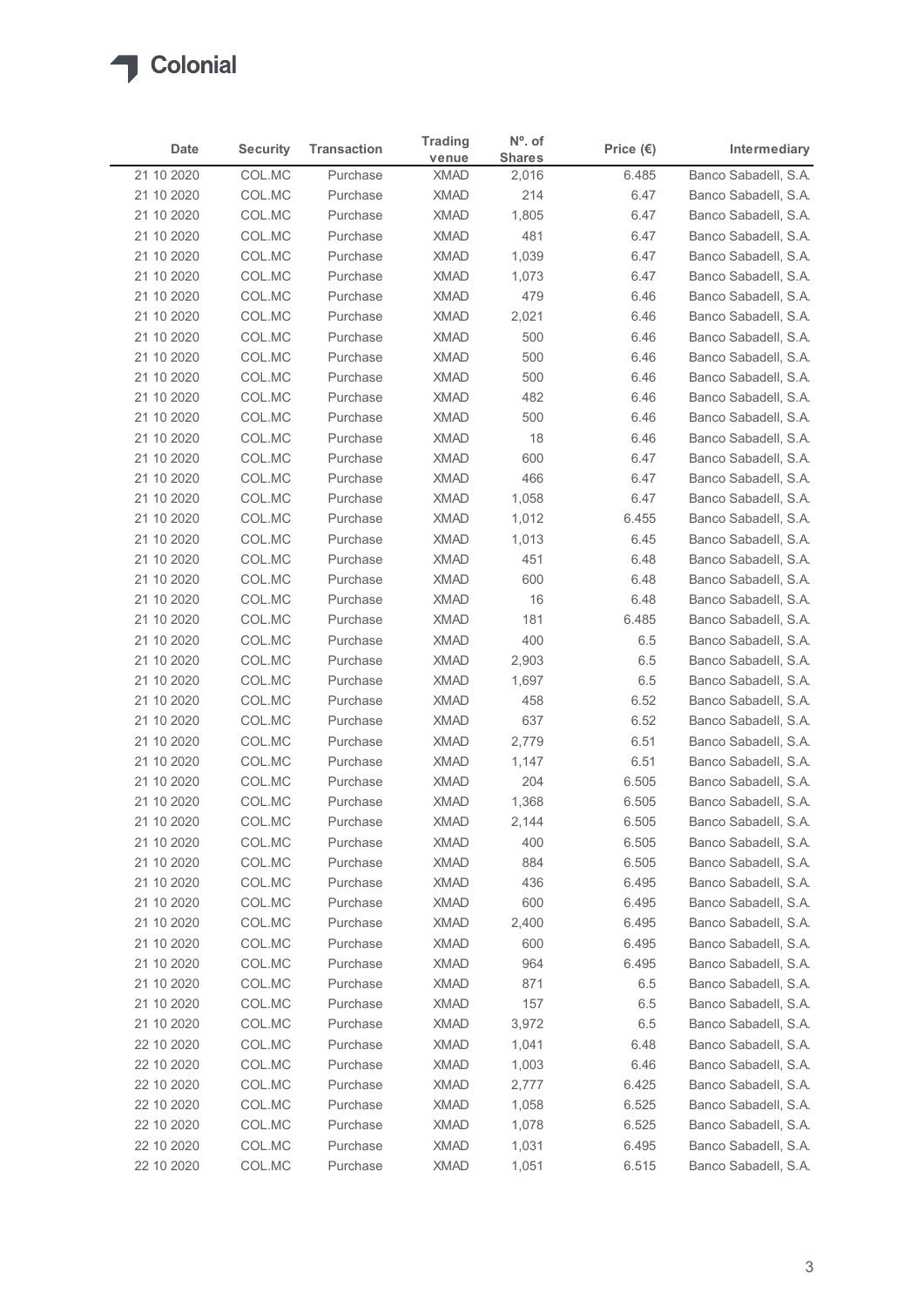

|                          |                  |                      | <b>Trading</b>             | $No$ . of      |                    |                                              |
|--------------------------|------------------|----------------------|----------------------------|----------------|--------------------|----------------------------------------------|
| Date                     | <b>Security</b>  | <b>Transaction</b>   | venue                      | <b>Shares</b>  | Price $(\epsilon)$ | Intermediary<br>Banco Sabadell, S.A.         |
| 22 10 2020<br>22 10 2020 | COL.MC<br>COL.MC | Purchase<br>Purchase | <b>XMAD</b><br><b>XMAD</b> | 1,010<br>1,052 | 6.565<br>6.59      | Banco Sabadell, S.A.                         |
| 22 10 2020               | COL.MC           | Purchase             | <b>XMAD</b>                | 1,086          | 6.62               | Banco Sabadell, S.A.                         |
| 22 10 2020               | COL.MC           | Purchase             | <b>XMAD</b>                | 1,063          | 6.62               | Banco Sabadell, S.A.                         |
| 22 10 2020               | COL.MC           | Purchase             | <b>XMAD</b>                | 2,223          | 6.605              | Banco Sabadell, S.A.                         |
| 22 10 2020               | COL.MC           | Purchase             | <b>XMAD</b>                | 1,052          | 6.62               | Banco Sabadell, S.A.                         |
| 22 10 2020               | COL.MC           | Purchase             | <b>XMAD</b>                | 1,073          | 6.595              | Banco Sabadell, S.A.                         |
| 22 10 2020               | COL.MC           | Purchase             | <b>XMAD</b>                | 999            | 6.595              | Banco Sabadell, S.A.                         |
| 22 10 2020<br>22 10 2020 | COL.MC<br>COL.MC | Purchase<br>Purchase | <b>XMAD</b><br><b>XMAD</b> | 30<br>1,016    | 6.61<br>6.615      | Banco Sabadell, S.A.<br>Banco Sabadell, S.A. |
| 22 10 2020               | COL.MC           | Purchase             | <b>XMAD</b>                | 1,089          | 6.655              | Banco Sabadell, S.A.                         |
| 22 10 2020               | COL.MC           | Purchase             | <b>XMAD</b>                | 1,041          | 6.695              | Banco Sabadell, S.A.                         |
| 22 10 2020               | COL.MC           | Purchase             | <b>XMAD</b>                | 1,075          | 6.68               | Banco Sabadell, S.A.                         |
| 22 10 2020               | COL.MC           | Purchase             | XMAD                       | 731            | 6.67               | Banco Sabadell, S.A.                         |
| 22 10 2020               | COL.MC           | Purchase             | <b>XMAD</b>                | 297            | 6.67               | Banco Sabadell, S.A.                         |
| 22 10 2020               | COL.MC           | Purchase             | XMAD                       | 399            | 6.64               | Banco Sabadell, S.A.                         |
| 22 10 2020               | COL.MC           | Purchase             | <b>XMAD</b>                | 53             | 6.64               | Banco Sabadell, S.A.                         |
| 22 10 2020<br>22 10 2020 | COL.MC<br>COL.MC | Purchase<br>Purchase | <b>XMAD</b><br><b>XMAD</b> | 621<br>1,038   | 6.64<br>6.61       | Banco Sabadell, S.A.<br>Banco Sabadell, S.A. |
| 22 10 2020               | COL.MC           | Purchase             | <b>XMAD</b>                | 3,084          | 6.6                | Banco Sabadell, S.A.                         |
| 22 10 2020               | COL.MC           | Purchase             | <b>XMAD</b>                | 1,916          | 6.6                | Banco Sabadell, S.A.                         |
| 22 10 2020               | COL.MC           | Purchase             | <b>XMAD</b>                | 943            | 6.56               | Banco Sabadell, S.A.                         |
| 22 10 2020               | COL.MC           | Purchase             | XMAD                       | 66             | 6.56               | Banco Sabadell, S.A.                         |
| 22 10 2020               | COL.MC           | Purchase             | <b>XMAD</b>                | 237            | 6.55               | Banco Sabadell, S.A.                         |
| 22 10 2020               | COL.MC           | Purchase             | <b>XMAD</b>                | 822            | 6.55               | Banco Sabadell, S.A.                         |
| 22 10 2020               | COL.MC           | Purchase             | <b>XMAD</b>                | 1,081          | 6.545              | Banco Sabadell, S.A.                         |
| 22 10 2020               | COL.MC           | Purchase             | <b>XMAD</b>                | 1,051          | 6.56               | Banco Sabadell, S.A.                         |
| 22 10 2020               | COL.MC           | Purchase             | <b>XMAD</b>                | 1,041          | 6.565              | Banco Sabadell, S.A.                         |
| 22 10 2020<br>22 10 2020 | COL.MC<br>COL.MC | Purchase<br>Purchase | <b>XMAD</b><br><b>XMAD</b> | 1,044<br>140   | 6.595<br>6.585     | Banco Sabadell, S.A.<br>Banco Sabadell, S.A. |
| 22 10 2020               | COL.MC           | Purchase             | <b>XMAD</b>                | 302            | 6.585              | Banco Sabadell, S.A.                         |
| 22 10 2020               | COL.MC           | Purchase             | <b>XMAD</b>                | 72             | 6.585              | Banco Sabadell, S.A.                         |
| 22 10 2020               | COL.MC           | Purchase             | <b>XMAD</b>                | 537            | 6.585              | Banco Sabadell, S.A.                         |
| 22 10 2020               | COL.MC           | Purchase             | <b>XMAD</b>                | 804            | 6.57               | Banco Sabadell, S.A.                         |
| 22 10 2020               | COL.MC           | Purchase             | XMAD                       | 201            | 6.57               | Banco Sabadell, S.A.                         |
| 22 10 2020               | COL.MC           | Purchase             | <b>XMAD</b>                | 1,093          | 6.58               | Banco Sabadell, S.A.                         |
| 22 10 2020               | COL.MC           | Purchase             | <b>XMAD</b>                | 1,064          | 6.585              | Banco Sabadell, S.A.                         |
| 22 10 2020               | COL.MC           | Purchase             | <b>XMAD</b>                | 1,008          | 6.6                | Banco Sabadell, S.A.                         |
| 22 10 2020<br>22 10 2020 | COL.MC<br>COL.MC | Purchase<br>Purchase | <b>XMAD</b><br><b>XMAD</b> | 1,483<br>1,024 | 6.6<br>6.6         | Banco Sabadell, S.A.<br>Banco Sabadell, S.A. |
| 23 10 2020               | COL.MC           | Purchase             | <b>XMAD</b>                | 2,054          | 6.62               | Banco Sabadell, S.A.                         |
| 23 10 2020               | COL.MC           | Purchase             | <b>XMAD</b>                | 123            | 6.605              | Banco Sabadell, S.A.                         |
| 23 10 2020               | COL.MC           | Purchase             | <b>XMAD</b>                | 929            | 6.605              | Banco Sabadell, S.A.                         |
| 23 10 2020               | COL.MC           | Purchase             | <b>XMAD</b>                | 1,042          | 6.63               | Banco Sabadell, S.A.                         |
| 23 10 2020               | COL.MC           | Purchase             | XMAD                       | 3,339          | 6.615              | Banco Sabadell, S.A.                         |
| 23 10 2020               | COL.MC           | Purchase             | <b>XMAD</b>                | 1,460          | 6.615              | Banco Sabadell, S.A.                         |
| 23 10 2020               | COL.MC           | Purchase             | <b>XMAD</b>                | 201            | 6.615              | Banco Sabadell, S.A.                         |
| 23 10 2020               | COL.MC<br>COL.MC | Purchase             | <b>XMAD</b>                | 599            | 6.63               | Banco Sabadell, S.A.                         |
| 23 10 2020               |                  | Purchase             | <b>XMAD</b>                | 464            | 6.63               | Banco Sabadell, S.A.                         |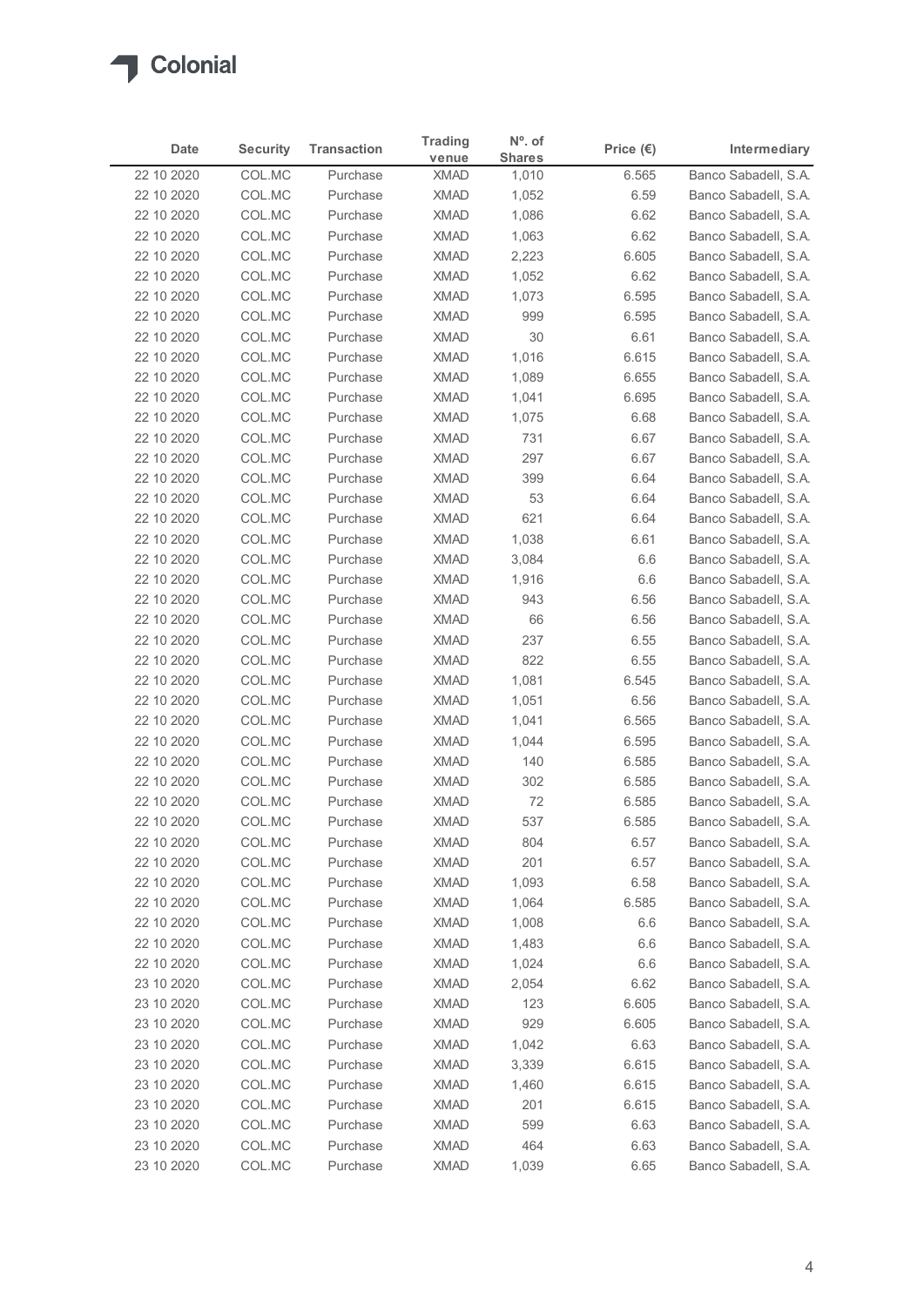

| Date                     | <b>Security</b>  | <b>Transaction</b>   | <b>Trading</b>             | $No$ . of              | Price $(\epsilon)$ | Intermediary                                 |
|--------------------------|------------------|----------------------|----------------------------|------------------------|--------------------|----------------------------------------------|
| 23 10 2020               | COL.MC           | Purchase             | venue<br><b>XMAD</b>       | <b>Shares</b><br>1,041 | 6.65               | Banco Sabadell, S.A.                         |
| 23 10 2020               | COL.MC           | Purchase             | <b>XMAD</b>                | 1,020                  | 6.65               | Banco Sabadell, S.A.                         |
| 23 10 2020               | COL.MC           | Purchase             | <b>XMAD</b>                | 18                     | 6.65               | Banco Sabadell, S.A.                         |
| 23 10 2020               | COL.MC           | Purchase             | <b>XMAD</b>                | 1,073                  | 6.655              | Banco Sabadell, S.A.                         |
| 23 10 2020               | COL.MC           | Purchase             | <b>XMAD</b>                | 1,054                  | 6.655              | Banco Sabadell, S.A.                         |
| 23 10 2020               | COL.MC           | Purchase             | <b>XMAD</b>                | 1,042                  | 6.64               | Banco Sabadell, S.A.                         |
| 23 10 2020               | COL.MC           | Purchase<br>Purchase | <b>XMAD</b><br><b>XMAD</b> | 1,069                  | 6.64<br>6.64       | Banco Sabadell, S.A.                         |
| 23 10 2020<br>23 10 2020 | COL.MC<br>COL.MC | Purchase             | <b>XMAD</b>                | 600<br>493             | 6.64               | Banco Sabadell, S.A.<br>Banco Sabadell, S.A. |
| 23 10 2020               | COL.MC           | Purchase             | <b>XMAD</b>                | 1,014                  | 6.65               | Banco Sabadell, S.A.                         |
| 23 10 2020               | COL.MC           | Purchase             | <b>XMAD</b>                | 1,056                  | 6.62               | Banco Sabadell, S.A.                         |
| 23 10 2020               | COL.MC           | Purchase             | <b>XMAD</b>                | 1,851                  | 6.615              | Banco Sabadell, S.A.                         |
| 23 10 2020               | COL.MC           | Purchase             | <b>XMAD</b>                | 500                    | 6.615              | Banco Sabadell, S.A.                         |
| 23 10 2020               | COL.MC           | Purchase             | XMAD                       | 547                    | 6.615              | Banco Sabadell, S.A.                         |
| 23 10 2020               | COL.MC           | Purchase             | <b>XMAD</b>                | 600                    | 6.615              | Banco Sabadell, S.A.                         |
| 23 10 2020               | COL.MC           | Purchase             | XMAD                       | 600                    | 6.615              | Banco Sabadell, S.A.                         |
| 23 10 2020<br>23 10 2020 | COL.MC<br>COL.MC | Purchase<br>Purchase | <b>XMAD</b><br><b>XMAD</b> | 600<br>302             | 6.615<br>6.615     | Banco Sabadell, S.A.<br>Banco Sabadell, S.A. |
| 23 10 2020               | COL.MC           | Purchase             | <b>XMAD</b>                | 1,068                  | 6.615              | Banco Sabadell, S.A.                         |
| 23 10 2020               | COL.MC           | Purchase             | <b>XMAD</b>                | 1,007                  | 6.615              | Banco Sabadell, S.A.                         |
| 23 10 2020               | COL.MC           | Purchase             | <b>XMAD</b>                | 1,033                  | 6.585              | Banco Sabadell, S.A.                         |
| 23 10 2020               | COL.MC           | Purchase             | <b>XMAD</b>                | 396                    | 6.62               | Banco Sabadell, S.A.                         |
| 23 10 2020               | COL.MC           | Purchase             | XMAD                       | 640                    | 6.625              | Banco Sabadell, S.A.                         |
| 23 10 2020               | COL.MC           | Purchase             | <b>XMAD</b>                | 277                    | 6.61               | Banco Sabadell, S.A.                         |
| 23 10 2020               | COL.MC           | Purchase             | <b>XMAD</b>                | 600                    | 6.61               | Banco Sabadell, S.A.                         |
| 23 10 2020               | COL.MC           | Purchase             | <b>XMAD</b><br><b>XMAD</b> | 153<br>600             | 6.61<br>6.635      | Banco Sabadell, S.A.                         |
| 23 10 2020<br>23 10 2020 | COL.MC<br>COL.MC | Purchase<br>Purchase | <b>XMAD</b>                | 415                    | 6.635              | Banco Sabadell, S.A.<br>Banco Sabadell, S.A. |
| 23 10 2020               | COL.MC           | Purchase             | <b>XMAD</b>                | 377                    | 6.615              | Banco Sabadell, S.A.                         |
| 23 10 2020               | COL.MC           | Purchase             | <b>XMAD</b>                | 357                    | 6.615              | Banco Sabadell, S.A.                         |
| 23 10 2020               | COL.MC           | Purchase             | <b>XMAD</b>                | 307                    | 6.615              | Banco Sabadell, S.A.                         |
| 23 10 2020               | COL.MC           | Purchase             | <b>XMAD</b>                | 1,042                  | 6.635              | Banco Sabadell, S.A.                         |
| 23 10 2020               | COL.MC           | Purchase             | <b>XMAD</b>                | 296                    | 6.63               | Banco Sabadell, S.A.                         |
| 23 10 2020               | COL.MC           | Purchase             | <b>XMAD</b>                | 600                    | 6.63               | Banco Sabadell, S.A.                         |
| 23 10 2020               | COL.MC           | Purchase             | XMAD                       | 118                    | 6.63               | Banco Sabadell, S.A.                         |
| 23 10 2020               | COL.MC           | Purchase             | <b>XMAD</b>                | 1,065                  | 6.655              | Banco Sabadell, S.A.                         |
| 23 10 2020<br>23 10 2020 | COL.MC<br>COL.MC | Purchase<br>Purchase | <b>XMAD</b><br><b>XMAD</b> | 1,025<br>1,091         | 6.65<br>6.64       | Banco Sabadell, S.A.<br>Banco Sabadell, S.A. |
| 23 10 2020               | COL.MC           | Purchase             | <b>XMAD</b>                | 1,005                  | 6.63               | Banco Sabadell, S.A.                         |
| 23 10 2020               | COL.MC           | Purchase             | <b>XMAD</b>                | 1,047                  | 6.625              | Banco Sabadell, S.A.                         |
| 23 10 2020               | COL.MC           | Purchase             | <b>XMAD</b>                | 290                    | 6.625              | Banco Sabadell, S.A.                         |
| 23 10 2020               | COL.MC           | Purchase             | <b>XMAD</b>                | 600                    | 6.625              | Banco Sabadell, S.A.                         |
| 23 10 2020               | COL.MC           | Purchase             | <b>XMAD</b>                | 134                    | 6.625              | Banco Sabadell, S.A.                         |
| 23 10 2020               | COL.MC           | Purchase             | <b>XMAD</b>                | 1,058                  | 6.625              | Banco Sabadell, S.A.                         |
| 23 10 2020               | COL.MC           | Purchase             | <b>XMAD</b>                | 1,087                  | 6.625              | Banco Sabadell, S.A.                         |
| 23 10 2020               | COL.MC           | Purchase             | <b>XMAD</b>                | 27                     | 6.61               | Banco Sabadell, S.A.                         |
| 23 10 2020               | COL.MC           | Purchase             | <b>XMAD</b>                | 28                     | 6.615              | Banco Sabadell, S.A.                         |
| 23 10 2020               | COL.MC<br>COL.MC | Purchase<br>Purchase | <b>XMAD</b><br><b>XMAD</b> | 2<br>500               | 6.615<br>6.62      | Banco Sabadell, S.A.<br>Banco Sabadell, S.A. |
| 23 10 2020               |                  |                      |                            |                        |                    |                                              |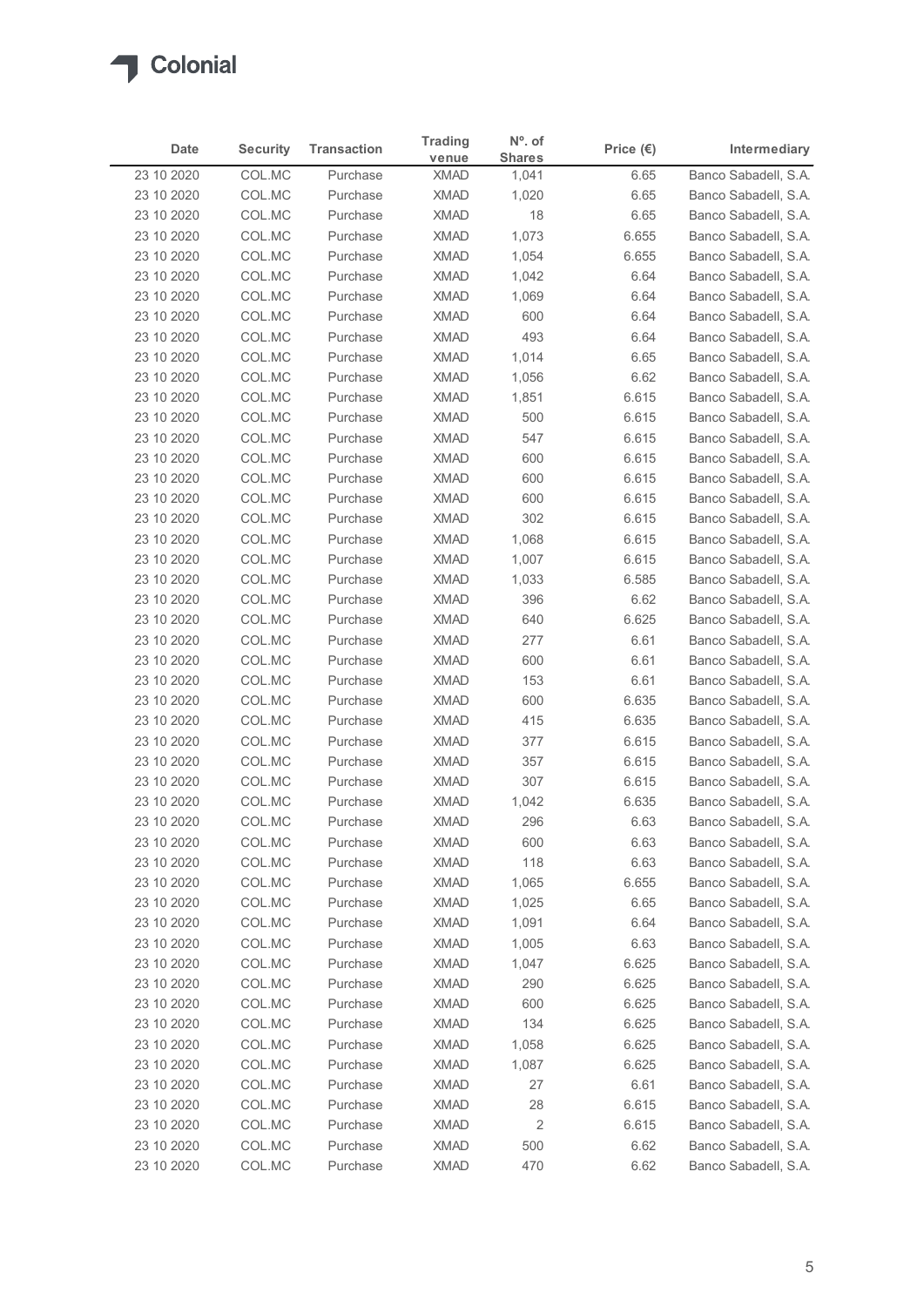

| Date                     | <b>Security</b>  | <b>Transaction</b>   | <b>Trading</b>             | $No$ . of           | Price $(\epsilon)$ | Intermediary                                 |
|--------------------------|------------------|----------------------|----------------------------|---------------------|--------------------|----------------------------------------------|
| 23 10 2020               | COL.MC           | Purchase             | venue<br><b>XMAD</b>       | <b>Shares</b><br>31 | 6.62               | Banco Sabadell, S.A.                         |
| 23 10 2020               | COL.MC           | Purchase             | <b>XMAD</b>                | 524                 | 6.62               | Banco Sabadell, S.A.                         |
| 23 10 2020               | COL.MC           | Purchase             | <b>XMAD</b>                | 5,000               | 6.615              | Banco Sabadell, S.A.                         |
| 26 10 2020               | COL.MC           | Purchase             | <b>XMAD</b>                | 1,095               | 6.52               | Banco Sabadell, S.A.                         |
| 26 10 2020               | COL.MC           | Purchase             | <b>XMAD</b>                | 973                 | 6.495              | Banco Sabadell, S.A.                         |
| 26 10 2020               | COL.MC           | Purchase             | <b>XMAD</b>                | 96                  | 6.495              | Banco Sabadell, S.A.                         |
| 26 10 2020               | COL.MC           | Purchase             | <b>XMAD</b><br><b>XMAD</b> | 2,400               | 6.475              | Banco Sabadell, S.A.                         |
| 26 10 2020<br>26 10 2020 | COL.MC<br>COL.MC | Purchase<br>Purchase | <b>XMAD</b>                | 2,600<br>344        | 6.475<br>6.535     | Banco Sabadell, S.A.<br>Banco Sabadell, S.A. |
| 26 10 2020               | COL.MC           | Purchase             | <b>XMAD</b>                | 82                  | 6.535              | Banco Sabadell, S.A.                         |
| 26 10 2020               | COL.MC           | Purchase             | <b>XMAD</b>                | 658                 | 6.535              | Banco Sabadell, S.A.                         |
| 26 10 2020               | COL.MC           | Purchase             | <b>XMAD</b>                | 1,002               | 6.505              | Banco Sabadell, S.A.                         |
| 26 10 2020               | COL.MC           | Purchase             | <b>XMAD</b>                | 2,400               | 6.475              | Banco Sabadell, S.A.                         |
| 26 10 2020               | COL.MC           | Purchase             | XMAD                       | 2,400               | 6.475              | Banco Sabadell, S.A.                         |
| 26 10 2020               | COL.MC           | Purchase             | <b>XMAD</b>                | 200                 | 6.475              | Banco Sabadell, S.A.                         |
| 26 10 2020               | COL.MC           | Purchase             | XMAD                       | 1,024               | 6.49               | Banco Sabadell, S.A.                         |
| 26 10 2020<br>26 10 2020 | COL.MC<br>COL.MC | Purchase<br>Purchase | <b>XMAD</b><br><b>XMAD</b> | 1,091<br>1,033      | 6.48<br>6.48       | Banco Sabadell, S.A.<br>Banco Sabadell, S.A. |
| 26 10 2020               | COL.MC           | Purchase             | <b>XMAD</b>                | 1,032               | 6.5                | Banco Sabadell, S.A.                         |
| 26 10 2020               | COL.MC           | Purchase             | <b>XMAD</b>                | 1,078               | 6.52               | Banco Sabadell, S.A.                         |
| 26 10 2020               | COL.MC           | Purchase             | <b>XMAD</b>                | 1,077               | 6.51               | Banco Sabadell, S.A.                         |
| 26 10 2020               | COL.MC           | Purchase             | <b>XMAD</b>                | 329                 | 6.53               | Banco Sabadell, S.A.                         |
| 26 10 2020               | COL.MC           | Purchase             | <b>XMAD</b>                | 724                 | 6.53               | Banco Sabadell, S.A.                         |
| 26 10 2020               | COL.MC           | Purchase             | <b>XMAD</b>                | 1,010               | 6.52               | Banco Sabadell, S.A.                         |
| 26 10 2020               | COL.MC           | Purchase             | <b>XMAD</b>                | 1,054               | 6.525              | Banco Sabadell, S.A.                         |
| 26 10 2020               | COL.MC           | Purchase             | <b>XMAD</b>                | 1,089               | 6.545              | Banco Sabadell, S.A.                         |
| 26 10 2020<br>26 10 2020 | COL.MC<br>COL.MC | Purchase<br>Purchase | <b>XMAD</b><br><b>XMAD</b> | 386<br>624          | 6.54<br>6.54       | Banco Sabadell, S.A.<br>Banco Sabadell, S.A. |
| 26 10 2020               | COL.MC           | Purchase             | <b>XMAD</b>                | 200                 | 6.535              | Banco Sabadell, S.A.                         |
| 26 10 2020               | COL.MC           | Purchase             | <b>XMAD</b>                | 800                 | 6.535              | Banco Sabadell, S.A.                         |
| 26 10 2020               | COL.MC           | Purchase             | <b>XMAD</b>                | 64                  | 6.535              | Banco Sabadell, S.A.                         |
| 26 10 2020               | COL.MC           | Purchase             | <b>XMAD</b>                | 1,016               | 6.53               | Banco Sabadell, S.A.                         |
| 26 10 2020               | COL.MC           | Purchase             | <b>XMAD</b>                | 1,073               | 6.51               | Banco Sabadell, S.A.                         |
| 26 10 2020               | COL.MC           | Purchase             | <b>XMAD</b>                | 1,065               | 6.49               | Banco Sabadell, S.A.                         |
| 26 10 2020               | COL.MC           | Purchase             | XMAD                       | 5,000               | 6.475              | Banco Sabadell, S.A.                         |
| 26 10 2020               | COL.MC           | Purchase             | <b>XMAD</b>                | 1,073               | 6.525              | Banco Sabadell, S.A.                         |
| 26 10 2020<br>26 10 2020 | COL.MC<br>COL.MC | Purchase<br>Purchase | <b>XMAD</b><br><b>XMAD</b> | 1,039<br>134        | 6.49<br>6.47       | Banco Sabadell, S.A.<br>Banco Sabadell, S.A. |
| 26 10 2020               | COL.MC           | Purchase             | XMAD                       | 750                 | 6.47               | Banco Sabadell, S.A.                         |
| 26 10 2020               | COL.MC           | Purchase             | <b>XMAD</b>                | 116                 | 6.47               | Banco Sabadell, S.A.                         |
| 26 10 2020               | COL.MC           | Purchase             | <b>XMAD</b>                | 1,086               | 6.495              | Banco Sabadell, S.A.                         |
| 26 10 2020               | COL.MC           | Purchase             | <b>XMAD</b>                | 315                 | 6.485              | Banco Sabadell, S.A.                         |
| 26 10 2020               | COL.MC           | Purchase             | <b>XMAD</b>                | 732                 | 6.485              | Banco Sabadell, S.A.                         |
| 26 10 2020               | COL.MC           | Purchase             | <b>XMAD</b>                | 49                  | 6.475              | Banco Sabadell, S.A.                         |
| 26 10 2020               | COL.MC           | Purchase             | XMAD                       | 1,050               | 6.475              | Banco Sabadell, S.A.                         |
| 26 10 2020               | COL.MC           | Purchase             | <b>XMAD</b>                | 673                 | 6.455              | Banco Sabadell, S.A.                         |
| 26 10 2020<br>26 10 2020 | COL.MC<br>COL.MC | Purchase<br>Purchase | <b>XMAD</b><br><b>XMAD</b> | 500<br>3,827        | 6.455<br>6.455     | Banco Sabadell, S.A.<br>Banco Sabadell, S.A. |
|                          | COL.MC           | Purchase             | <b>XMAD</b>                | 1,080               | 6.455              | Banco Sabadell, S.A.                         |
| 26 10 2020               |                  |                      | <b>XMAD</b>                | 2,076               | 6.455              | Banco Sabadell, S.A.                         |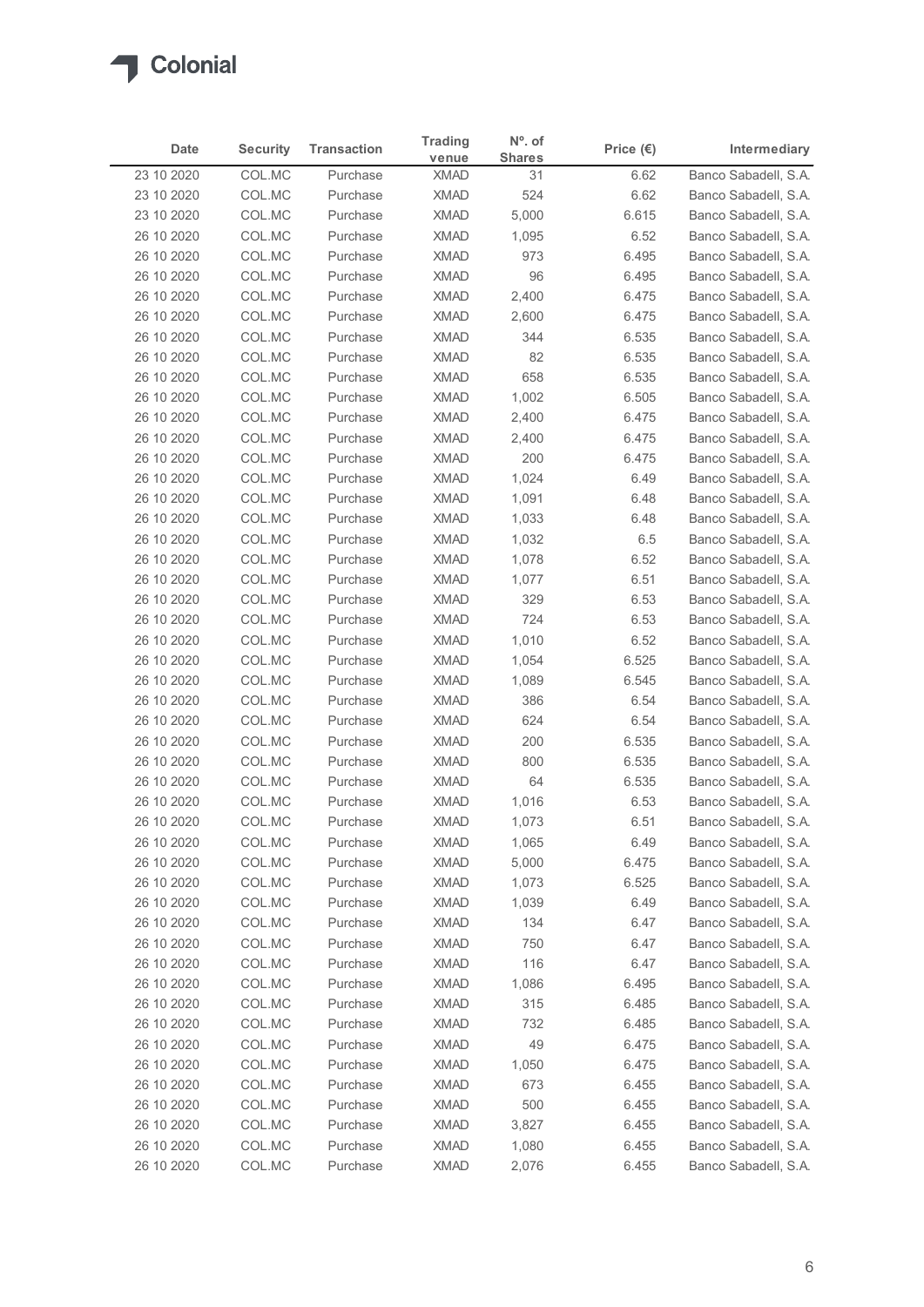

| Date                     | <b>Security</b>  | <b>Transaction</b>   | <b>Trading</b>             | $No$ . of      | Price $(\epsilon)$ | Intermediary                                 |
|--------------------------|------------------|----------------------|----------------------------|----------------|--------------------|----------------------------------------------|
|                          |                  |                      | venue                      | <b>Shares</b>  |                    | Banco Sabadell, S.A.                         |
| 26 10 2020<br>26 10 2020 | COL.MC<br>COL.MC | Purchase<br>Purchase | <b>XMAD</b><br><b>XMAD</b> | 2,924<br>1,062 | 6.455<br>6.455     | Banco Sabadell, S.A.                         |
| 26 10 2020               | COL.MC           | Purchase             | <b>XMAD</b>                | 646            | 6.45               | Banco Sabadell, S.A.                         |
| 26 10 2020               | COL.MC           | Purchase             | <b>XMAD</b>                | 428            | 6.45               | Banco Sabadell, S.A.                         |
| 26 10 2020               | COL.MC           | Purchase             | <b>XMAD</b>                | 931            | 6.45               | Banco Sabadell, S.A.                         |
| 26 10 2020               | COL.MC           | Purchase             | <b>XMAD</b>                | 100            | 6.45               | Banco Sabadell, S.A.                         |
| 26 10 2020               | COL.MC           | Purchase             | <b>XMAD</b>                | 1,063          | 6.46               | Banco Sabadell, S.A.                         |
| 26 10 2020<br>26 10 2020 | COL.MC<br>COL.MC | Purchase<br>Purchase | <b>XMAD</b><br><b>XMAD</b> | 3<br>4,997     | 6.445<br>6.445     | Banco Sabadell, S.A.<br>Banco Sabadell, S.A. |
| 26 10 2020               | COL.MC           | Purchase             | <b>XMAD</b>                | 39             | 6.445              | Banco Sabadell, S.A.                         |
| 26 10 2020               | COL.MC           | Purchase             | <b>XMAD</b>                | 907            | 6.445              | Banco Sabadell, S.A.                         |
| 26 10 2020               | COL.MC           | Purchase             | <b>XMAD</b>                | 110            | 6.445              | Banco Sabadell, S.A.                         |
| 26 10 2020               | COL.MC           | Purchase             | <b>XMAD</b>                | 1,054          | 6.445              | Banco Sabadell, S.A.                         |
| 26 10 2020               | COL.MC           | Purchase             | XMAD                       | $\overline{2}$ | 6.465              | Banco Sabadell, S.A.                         |
| 26 10 2020               | COL.MC           | Purchase             | <b>XMAD</b>                | 192            | 6.465              | Banco Sabadell, S.A.                         |
| 26 10 2020               | COL.MC           | Purchase             | XMAD                       | 1,010          | 6.47               | Banco Sabadell, S.A.                         |
| 26 10 2020<br>26 10 2020 | COL.MC<br>COL.MC | Purchase<br>Purchase | <b>XMAD</b><br><b>XMAD</b> | 500<br>1,000   | 6.465<br>6.465     | Banco Sabadell, S.A.<br>Banco Sabadell, S.A. |
| 26 10 2020               | COL.MC           | Purchase             | <b>XMAD</b>                | 3,306          | 6.465              | Banco Sabadell, S.A.                         |
| 26 10 2020               | COL.MC           | Purchase             | <b>XMAD</b>                | 207            | 6.465              | Banco Sabadell, S.A.                         |
| 27 10 2020               | COL.MC           | Purchase             | <b>XMAD</b>                | 515            | 6.51               | Banco Sabadell, S.A.                         |
| 27 10 2020               | COL.MC           | Purchase             | <b>XMAD</b>                | 504            | 6.51               | Banco Sabadell, S.A.                         |
| 27 10 2020               | COL.MC           | Purchase             | <b>XMAD</b>                | 896            | 6.47               | Banco Sabadell, S.A.                         |
| 27 10 2020               | COL.MC           | Purchase             | <b>XMAD</b>                | 202            | 6.47               | Banco Sabadell, S.A.                         |
| 27 10 2020               | COL.MC           | Purchase             | <b>XMAD</b>                | 4,437          | 6.465              | Banco Sabadell, S.A.                         |
| 27 10 2020<br>27 10 2020 | COL.MC<br>COL.MC | Purchase<br>Purchase | <b>XMAD</b><br><b>XMAD</b> | 563<br>1,018   | 6.465<br>6.455     | Banco Sabadell, S.A.<br>Banco Sabadell, S.A. |
| 27 10 2020               | COL.MC           | Purchase             | <b>XMAD</b>                | 1,062          | 6.43               | Banco Sabadell, S.A.                         |
| 27 10 2020               | COL.MC           | Purchase             | <b>XMAD</b>                | 1,000          | 6.43               | Banco Sabadell, S.A.                         |
| 27 10 2020               | COL.MC           | Purchase             | <b>XMAD</b>                | 5,000          | 6.425              | Banco Sabadell, S.A.                         |
| 27 10 2020               | COL.MC           | Purchase             | <b>XMAD</b>                | 1,012          | 6.41               | Banco Sabadell, S.A.                         |
| 27 10 2020               | COL.MC           | Purchase             | <b>XMAD</b>                | 900            | 6.385              | Banco Sabadell, S.A.                         |
| 27 10 2020               | COL.MC           | Purchase             | <b>XMAD</b>                | 4,100          | 6.385              | Banco Sabadell, S.A.                         |
| 27 10 2020               | COL.MC           | Purchase             | <b>XMAD</b>                | 54             | 6.345              | Banco Sabadell, S.A.                         |
| 27 10 2020               | COL.MC           | Purchase             | XMAD                       | 600            | 6.345              | Banco Sabadell, S.A.                         |
| 27 10 2020<br>27 10 2020 | COL.MC<br>COL.MC | Purchase<br>Purchase | <b>XMAD</b><br><b>XMAD</b> | 600<br>600     | 6.345<br>6.345     | Banco Sabadell, S.A.<br>Banco Sabadell, S.A. |
| 27 10 2020               | COL.MC           | Purchase             | <b>XMAD</b>                | 600            | 6.345              | Banco Sabadell, S.A.                         |
| 27 10 2020               | COL.MC           | Purchase             | XMAD                       | 2,546          | 6.345              | Banco Sabadell, S.A.                         |
| 27 10 2020               | COL.MC           | Purchase             | <b>XMAD</b>                | 51             | 6.34               | Banco Sabadell, S.A.                         |
| 27 10 2020               | COL.MC           | Purchase             | <b>XMAD</b>                | 600            | 6.34               | Banco Sabadell, S.A.                         |
| 27 10 2020               | COL.MC           | Purchase             | <b>XMAD</b>                | 394            | 6.34               | Banco Sabadell, S.A.                         |
| 27 10 2020               | COL.MC           | Purchase             | <b>XMAD</b>                | 320            | 6.32               | Banco Sabadell, S.A.                         |
| 27 10 2020               | COL.MC           | Purchase             | <b>XMAD</b>                | 751            | 6.32               | Banco Sabadell, S.A.                         |
| 27 10 2020               | COL.MC           | Purchase             | XMAD                       | 268            | 6.325              | Banco Sabadell, S.A.                         |
| 27 10 2020               | COL.MC<br>COL.MC | Purchase<br>Purchase | <b>XMAD</b><br><b>XMAD</b> | 758<br>896     | 6.325<br>6.31      | Banco Sabadell, S.A.<br>Banco Sabadell, S.A. |
| 27 10 2020<br>27 10 2020 | COL.MC           | Purchase             | <b>XMAD</b>                | 149            | 6.31               | Banco Sabadell, S.A.                         |
|                          | COL.MC           | Purchase             | <b>XMAD</b>                | 223            | 6.32               | Banco Sabadell, S.A.                         |
| 27 10 2020               |                  | Purchase             | <b>XMAD</b>                | 170            | 6.32               | Banco Sabadell, S.A.                         |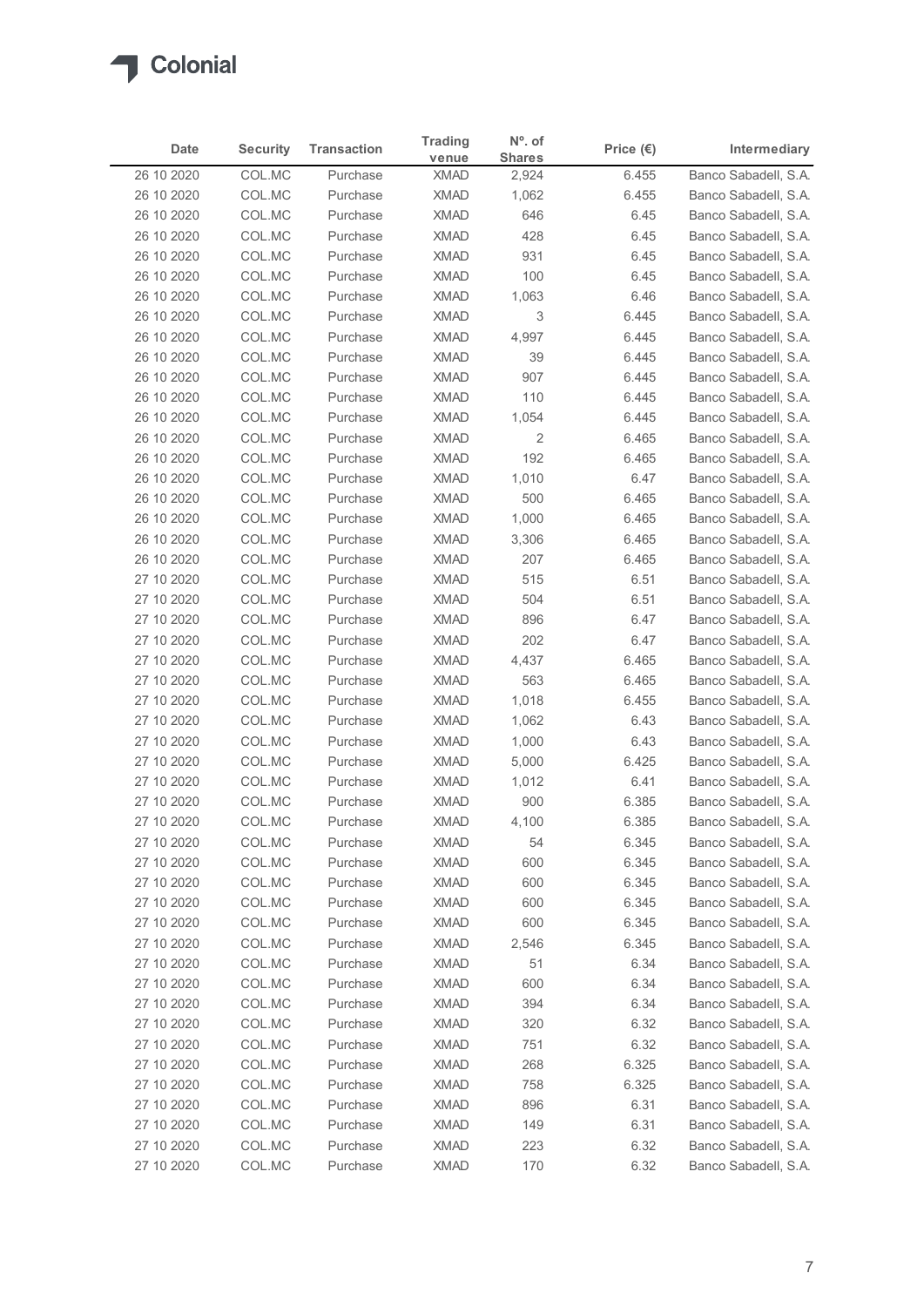

| <b>Security</b><br><b>Transaction</b><br>Intermediary<br>Date<br>Price $(\epsilon)$<br><b>Shares</b><br>venue<br>Banco Sabadell, S.A.<br>27 10 2020<br>COL.MC<br><b>XMAD</b><br>6.32<br>Purchase<br>17<br>COL.MC<br><b>XMAD</b><br>232<br>6.32<br>Banco Sabadell, S.A.<br>27 10 2020<br>Purchase<br>COL.MC<br><b>XMAD</b><br>126<br>6.32<br>Banco Sabadell, S.A.<br>27 10 2020<br>Purchase<br><b>XMAD</b><br>27 10 2020<br>COL.MC<br>Purchase<br>3,335<br>6.32<br>Banco Sabadell, S.A.<br>COL.MC<br><b>XMAD</b><br>214<br>27 10 2020<br>Purchase<br>6.32<br>Banco Sabadell, S.A.<br>COL.MC<br><b>XMAD</b><br>683<br>Banco Sabadell, S.A.<br>27 10 2020<br>Purchase<br>6.32<br>27 10 2020<br>COL.MC<br><b>XMAD</b><br>900<br>Banco Sabadell, S.A.<br>Purchase<br>6.32<br>27 10 2020<br>COL.MC<br>Purchase<br><b>XMAD</b><br>116<br>6.32<br>Banco Sabadell, S.A.<br>COL.MC<br>247<br>27 10 2020<br><b>XMAD</b><br>6.305<br>Banco Sabadell, S.A.<br>Purchase<br>COL.MC<br><b>XMAD</b><br>27 10 2020<br>Purchase<br>1,400<br>6.305<br>Banco Sabadell, S.A.<br>COL.MC<br><b>XMAD</b><br>27 10 2020<br>Purchase<br>3,353<br>6.305<br>Banco Sabadell, S.A.<br>COL.MC<br><b>XMAD</b><br>6.29<br>Banco Sabadell, S.A.<br>27 10 2020<br>Purchase<br>1,033<br><b>XMAD</b><br>272<br>27 10 2020<br>COL.MC<br>Purchase<br>6.32<br>Banco Sabadell, S.A.<br>781<br>6.32<br>27 10 2020<br>COL.MC<br>XMAD<br>Banco Sabadell, S.A.<br>Purchase<br>6.305<br>Banco Sabadell, S.A.<br>27 10 2020<br>COL.MC<br>Purchase<br><b>XMAD</b><br>337<br>XMAD<br>6.305<br>27 10 2020<br>COL.MC<br>Purchase<br>692<br>Banco Sabadell, S.A.<br><b>XMAD</b><br>6.275<br>27 10 2020<br>COL.MC<br>Purchase<br>689<br>Banco Sabadell, S.A.<br>COL.MC<br><b>XMAD</b><br>6.275<br>Banco Sabadell, S.A.<br>27 10 2020<br>Purchase<br>384<br><b>XMAD</b><br>6.265<br>Banco Sabadell, S.A.<br>27 10 2020<br>COL.MC<br>Purchase<br>1,000<br>6.265<br>27 10 2020<br>COL.MC<br>Purchase<br><b>XMAD</b><br>4,000<br>Banco Sabadell, S.A.<br><b>XMAD</b><br>6.235<br>27 10 2020<br>COL.MC<br>350<br>Banco Sabadell, S.A.<br>Purchase<br>27 10 2020<br>COL.MC<br>XMAD<br>726<br>6.235<br>Banco Sabadell, S.A.<br>Purchase<br>XMAD<br>49<br>27 10 2020<br>COL.MC<br>Purchase<br>6.26<br>Banco Sabadell, S.A.<br>27 10 2020<br>COL.MC<br>Purchase<br><b>XMAD</b><br>577<br>6.26<br>Banco Sabadell, S.A.<br><b>XMAD</b><br>434<br>6.26<br>Banco Sabadell, S.A.<br>27 10 2020<br>COL.MC<br>Purchase<br>COL.MC<br>27 10 2020<br>Purchase<br><b>XMAD</b><br>1,022<br>6.265<br>Banco Sabadell, S.A.<br>6.265<br>27 10 2020<br>COL.MC<br><b>XMAD</b><br>707<br>Banco Sabadell, S.A.<br>Purchase<br><b>XMAD</b><br>6.265<br>27 10 2020<br>COL.MC<br>358<br>Banco Sabadell, S.A.<br>Purchase<br>COL.MC<br><b>XMAD</b><br>458<br>6.26<br>Banco Sabadell, S.A.<br>27 10 2020<br>Purchase<br>COL.MC<br><b>XMAD</b><br>27 10 2020<br>Purchase<br>552<br>6.26<br>Banco Sabadell, S.A.<br><b>XMAD</b><br>27 10 2020<br>COL.MC<br>Purchase<br>3,164<br>6.235<br>Banco Sabadell, S.A.<br>6.235<br>27 10 2020<br>COL.MC<br>Purchase<br><b>XMAD</b><br>1,603<br>Banco Sabadell, S.A.<br><b>XMAD</b><br>6.235<br>27 10 2020<br>COL.MC<br>Purchase<br>233<br>Banco Sabadell, S.A.<br><b>XMAD</b><br>268<br>6.23<br>27 10 2020<br>COL.MC<br>Purchase<br>Banco Sabadell, S.A.<br>6.23<br>27 10 2020<br>COL.MC<br>Purchase<br>XMAD<br>600<br>Banco Sabadell, S.A.<br>27 10 2020<br>COL.MC<br>Purchase<br><b>XMAD</b><br>165<br>6.23<br>Banco Sabadell, S.A.<br>27 10 2020<br>COL.MC<br>Purchase<br><b>XMAD</b><br>826<br>6.235<br>Banco Sabadell, S.A.<br>COL.MC<br>6.235<br>27 10 2020<br><b>XMAD</b><br>4,174<br>Banco Sabadell, S.A.<br>Purchase<br><b>XMAD</b><br>6.215<br>27 10 2020<br>COL.MC<br>Purchase<br>1,010<br>Banco Sabadell, S.A.<br><b>XMAD</b><br>6.225<br>27 10 2020<br>COL.MC<br>Purchase<br>55<br>Banco Sabadell, S.A.<br>COL.MC<br><b>XMAD</b><br>6.215<br>Banco Sabadell, S.A.<br>27 10 2020<br>Purchase<br>1,321<br><b>XMAD</b><br>27 10 2020<br>COL.MC<br>Purchase<br>3,679<br>6.215<br>Banco Sabadell, S.A.<br>80<br>6.21<br>27 10 2020<br>COL.MC<br>Purchase<br><b>XMAD</b><br>Banco Sabadell, S.A.<br>600<br>6.21<br>Banco Sabadell, S.A.<br>27 10 2020<br>COL.MC<br><b>XMAD</b><br>Purchase<br><b>XMAD</b><br>330<br>6.21<br>27 10 2020<br>COL.MC<br>Purchase<br><b>XMAD</b><br>6.21<br>27 10 2020<br>COL.MC<br>Purchase<br>1,084<br>Banco Sabadell, S.A. |
|---------------------------------------------------------------------------------------------------------------------------------------------------------------------------------------------------------------------------------------------------------------------------------------------------------------------------------------------------------------------------------------------------------------------------------------------------------------------------------------------------------------------------------------------------------------------------------------------------------------------------------------------------------------------------------------------------------------------------------------------------------------------------------------------------------------------------------------------------------------------------------------------------------------------------------------------------------------------------------------------------------------------------------------------------------------------------------------------------------------------------------------------------------------------------------------------------------------------------------------------------------------------------------------------------------------------------------------------------------------------------------------------------------------------------------------------------------------------------------------------------------------------------------------------------------------------------------------------------------------------------------------------------------------------------------------------------------------------------------------------------------------------------------------------------------------------------------------------------------------------------------------------------------------------------------------------------------------------------------------------------------------------------------------------------------------------------------------------------------------------------------------------------------------------------------------------------------------------------------------------------------------------------------------------------------------------------------------------------------------------------------------------------------------------------------------------------------------------------------------------------------------------------------------------------------------------------------------------------------------------------------------------------------------------------------------------------------------------------------------------------------------------------------------------------------------------------------------------------------------------------------------------------------------------------------------------------------------------------------------------------------------------------------------------------------------------------------------------------------------------------------------------------------------------------------------------------------------------------------------------------------------------------------------------------------------------------------------------------------------------------------------------------------------------------------------------------------------------------------------------------------------------------------------------------------------------------------------------------------------------------------------------------------------------------------------------------------------------------------------------------------------------------------------------------------------------------------------------------------------------------------------------------------------------------------------------------------------------------------------------------------------------------------------------------------------------------------------------------------------------------------------------------------------------------------------------------------------------------------------------------------------------------------------------------------------------------------------------------------------------------------------------------------------|
| Banco Sabadell, S.A.                                                                                                                                                                                                                                                                                                                                                                                                                                                                                                                                                                                                                                                                                                                                                                                                                                                                                                                                                                                                                                                                                                                                                                                                                                                                                                                                                                                                                                                                                                                                                                                                                                                                                                                                                                                                                                                                                                                                                                                                                                                                                                                                                                                                                                                                                                                                                                                                                                                                                                                                                                                                                                                                                                                                                                                                                                                                                                                                                                                                                                                                                                                                                                                                                                                                                                                                                                                                                                                                                                                                                                                                                                                                                                                                                                                                                                                                                                                                                                                                                                                                                                                                                                                                                                                                                                                                                                                          |
|                                                                                                                                                                                                                                                                                                                                                                                                                                                                                                                                                                                                                                                                                                                                                                                                                                                                                                                                                                                                                                                                                                                                                                                                                                                                                                                                                                                                                                                                                                                                                                                                                                                                                                                                                                                                                                                                                                                                                                                                                                                                                                                                                                                                                                                                                                                                                                                                                                                                                                                                                                                                                                                                                                                                                                                                                                                                                                                                                                                                                                                                                                                                                                                                                                                                                                                                                                                                                                                                                                                                                                                                                                                                                                                                                                                                                                                                                                                                                                                                                                                                                                                                                                                                                                                                                                                                                                                                               |
|                                                                                                                                                                                                                                                                                                                                                                                                                                                                                                                                                                                                                                                                                                                                                                                                                                                                                                                                                                                                                                                                                                                                                                                                                                                                                                                                                                                                                                                                                                                                                                                                                                                                                                                                                                                                                                                                                                                                                                                                                                                                                                                                                                                                                                                                                                                                                                                                                                                                                                                                                                                                                                                                                                                                                                                                                                                                                                                                                                                                                                                                                                                                                                                                                                                                                                                                                                                                                                                                                                                                                                                                                                                                                                                                                                                                                                                                                                                                                                                                                                                                                                                                                                                                                                                                                                                                                                                                               |
|                                                                                                                                                                                                                                                                                                                                                                                                                                                                                                                                                                                                                                                                                                                                                                                                                                                                                                                                                                                                                                                                                                                                                                                                                                                                                                                                                                                                                                                                                                                                                                                                                                                                                                                                                                                                                                                                                                                                                                                                                                                                                                                                                                                                                                                                                                                                                                                                                                                                                                                                                                                                                                                                                                                                                                                                                                                                                                                                                                                                                                                                                                                                                                                                                                                                                                                                                                                                                                                                                                                                                                                                                                                                                                                                                                                                                                                                                                                                                                                                                                                                                                                                                                                                                                                                                                                                                                                                               |
|                                                                                                                                                                                                                                                                                                                                                                                                                                                                                                                                                                                                                                                                                                                                                                                                                                                                                                                                                                                                                                                                                                                                                                                                                                                                                                                                                                                                                                                                                                                                                                                                                                                                                                                                                                                                                                                                                                                                                                                                                                                                                                                                                                                                                                                                                                                                                                                                                                                                                                                                                                                                                                                                                                                                                                                                                                                                                                                                                                                                                                                                                                                                                                                                                                                                                                                                                                                                                                                                                                                                                                                                                                                                                                                                                                                                                                                                                                                                                                                                                                                                                                                                                                                                                                                                                                                                                                                                               |
|                                                                                                                                                                                                                                                                                                                                                                                                                                                                                                                                                                                                                                                                                                                                                                                                                                                                                                                                                                                                                                                                                                                                                                                                                                                                                                                                                                                                                                                                                                                                                                                                                                                                                                                                                                                                                                                                                                                                                                                                                                                                                                                                                                                                                                                                                                                                                                                                                                                                                                                                                                                                                                                                                                                                                                                                                                                                                                                                                                                                                                                                                                                                                                                                                                                                                                                                                                                                                                                                                                                                                                                                                                                                                                                                                                                                                                                                                                                                                                                                                                                                                                                                                                                                                                                                                                                                                                                                               |
|                                                                                                                                                                                                                                                                                                                                                                                                                                                                                                                                                                                                                                                                                                                                                                                                                                                                                                                                                                                                                                                                                                                                                                                                                                                                                                                                                                                                                                                                                                                                                                                                                                                                                                                                                                                                                                                                                                                                                                                                                                                                                                                                                                                                                                                                                                                                                                                                                                                                                                                                                                                                                                                                                                                                                                                                                                                                                                                                                                                                                                                                                                                                                                                                                                                                                                                                                                                                                                                                                                                                                                                                                                                                                                                                                                                                                                                                                                                                                                                                                                                                                                                                                                                                                                                                                                                                                                                                               |
|                                                                                                                                                                                                                                                                                                                                                                                                                                                                                                                                                                                                                                                                                                                                                                                                                                                                                                                                                                                                                                                                                                                                                                                                                                                                                                                                                                                                                                                                                                                                                                                                                                                                                                                                                                                                                                                                                                                                                                                                                                                                                                                                                                                                                                                                                                                                                                                                                                                                                                                                                                                                                                                                                                                                                                                                                                                                                                                                                                                                                                                                                                                                                                                                                                                                                                                                                                                                                                                                                                                                                                                                                                                                                                                                                                                                                                                                                                                                                                                                                                                                                                                                                                                                                                                                                                                                                                                                               |
|                                                                                                                                                                                                                                                                                                                                                                                                                                                                                                                                                                                                                                                                                                                                                                                                                                                                                                                                                                                                                                                                                                                                                                                                                                                                                                                                                                                                                                                                                                                                                                                                                                                                                                                                                                                                                                                                                                                                                                                                                                                                                                                                                                                                                                                                                                                                                                                                                                                                                                                                                                                                                                                                                                                                                                                                                                                                                                                                                                                                                                                                                                                                                                                                                                                                                                                                                                                                                                                                                                                                                                                                                                                                                                                                                                                                                                                                                                                                                                                                                                                                                                                                                                                                                                                                                                                                                                                                               |
|                                                                                                                                                                                                                                                                                                                                                                                                                                                                                                                                                                                                                                                                                                                                                                                                                                                                                                                                                                                                                                                                                                                                                                                                                                                                                                                                                                                                                                                                                                                                                                                                                                                                                                                                                                                                                                                                                                                                                                                                                                                                                                                                                                                                                                                                                                                                                                                                                                                                                                                                                                                                                                                                                                                                                                                                                                                                                                                                                                                                                                                                                                                                                                                                                                                                                                                                                                                                                                                                                                                                                                                                                                                                                                                                                                                                                                                                                                                                                                                                                                                                                                                                                                                                                                                                                                                                                                                                               |
|                                                                                                                                                                                                                                                                                                                                                                                                                                                                                                                                                                                                                                                                                                                                                                                                                                                                                                                                                                                                                                                                                                                                                                                                                                                                                                                                                                                                                                                                                                                                                                                                                                                                                                                                                                                                                                                                                                                                                                                                                                                                                                                                                                                                                                                                                                                                                                                                                                                                                                                                                                                                                                                                                                                                                                                                                                                                                                                                                                                                                                                                                                                                                                                                                                                                                                                                                                                                                                                                                                                                                                                                                                                                                                                                                                                                                                                                                                                                                                                                                                                                                                                                                                                                                                                                                                                                                                                                               |
|                                                                                                                                                                                                                                                                                                                                                                                                                                                                                                                                                                                                                                                                                                                                                                                                                                                                                                                                                                                                                                                                                                                                                                                                                                                                                                                                                                                                                                                                                                                                                                                                                                                                                                                                                                                                                                                                                                                                                                                                                                                                                                                                                                                                                                                                                                                                                                                                                                                                                                                                                                                                                                                                                                                                                                                                                                                                                                                                                                                                                                                                                                                                                                                                                                                                                                                                                                                                                                                                                                                                                                                                                                                                                                                                                                                                                                                                                                                                                                                                                                                                                                                                                                                                                                                                                                                                                                                                               |
|                                                                                                                                                                                                                                                                                                                                                                                                                                                                                                                                                                                                                                                                                                                                                                                                                                                                                                                                                                                                                                                                                                                                                                                                                                                                                                                                                                                                                                                                                                                                                                                                                                                                                                                                                                                                                                                                                                                                                                                                                                                                                                                                                                                                                                                                                                                                                                                                                                                                                                                                                                                                                                                                                                                                                                                                                                                                                                                                                                                                                                                                                                                                                                                                                                                                                                                                                                                                                                                                                                                                                                                                                                                                                                                                                                                                                                                                                                                                                                                                                                                                                                                                                                                                                                                                                                                                                                                                               |
|                                                                                                                                                                                                                                                                                                                                                                                                                                                                                                                                                                                                                                                                                                                                                                                                                                                                                                                                                                                                                                                                                                                                                                                                                                                                                                                                                                                                                                                                                                                                                                                                                                                                                                                                                                                                                                                                                                                                                                                                                                                                                                                                                                                                                                                                                                                                                                                                                                                                                                                                                                                                                                                                                                                                                                                                                                                                                                                                                                                                                                                                                                                                                                                                                                                                                                                                                                                                                                                                                                                                                                                                                                                                                                                                                                                                                                                                                                                                                                                                                                                                                                                                                                                                                                                                                                                                                                                                               |
|                                                                                                                                                                                                                                                                                                                                                                                                                                                                                                                                                                                                                                                                                                                                                                                                                                                                                                                                                                                                                                                                                                                                                                                                                                                                                                                                                                                                                                                                                                                                                                                                                                                                                                                                                                                                                                                                                                                                                                                                                                                                                                                                                                                                                                                                                                                                                                                                                                                                                                                                                                                                                                                                                                                                                                                                                                                                                                                                                                                                                                                                                                                                                                                                                                                                                                                                                                                                                                                                                                                                                                                                                                                                                                                                                                                                                                                                                                                                                                                                                                                                                                                                                                                                                                                                                                                                                                                                               |
|                                                                                                                                                                                                                                                                                                                                                                                                                                                                                                                                                                                                                                                                                                                                                                                                                                                                                                                                                                                                                                                                                                                                                                                                                                                                                                                                                                                                                                                                                                                                                                                                                                                                                                                                                                                                                                                                                                                                                                                                                                                                                                                                                                                                                                                                                                                                                                                                                                                                                                                                                                                                                                                                                                                                                                                                                                                                                                                                                                                                                                                                                                                                                                                                                                                                                                                                                                                                                                                                                                                                                                                                                                                                                                                                                                                                                                                                                                                                                                                                                                                                                                                                                                                                                                                                                                                                                                                                               |
|                                                                                                                                                                                                                                                                                                                                                                                                                                                                                                                                                                                                                                                                                                                                                                                                                                                                                                                                                                                                                                                                                                                                                                                                                                                                                                                                                                                                                                                                                                                                                                                                                                                                                                                                                                                                                                                                                                                                                                                                                                                                                                                                                                                                                                                                                                                                                                                                                                                                                                                                                                                                                                                                                                                                                                                                                                                                                                                                                                                                                                                                                                                                                                                                                                                                                                                                                                                                                                                                                                                                                                                                                                                                                                                                                                                                                                                                                                                                                                                                                                                                                                                                                                                                                                                                                                                                                                                                               |
|                                                                                                                                                                                                                                                                                                                                                                                                                                                                                                                                                                                                                                                                                                                                                                                                                                                                                                                                                                                                                                                                                                                                                                                                                                                                                                                                                                                                                                                                                                                                                                                                                                                                                                                                                                                                                                                                                                                                                                                                                                                                                                                                                                                                                                                                                                                                                                                                                                                                                                                                                                                                                                                                                                                                                                                                                                                                                                                                                                                                                                                                                                                                                                                                                                                                                                                                                                                                                                                                                                                                                                                                                                                                                                                                                                                                                                                                                                                                                                                                                                                                                                                                                                                                                                                                                                                                                                                                               |
|                                                                                                                                                                                                                                                                                                                                                                                                                                                                                                                                                                                                                                                                                                                                                                                                                                                                                                                                                                                                                                                                                                                                                                                                                                                                                                                                                                                                                                                                                                                                                                                                                                                                                                                                                                                                                                                                                                                                                                                                                                                                                                                                                                                                                                                                                                                                                                                                                                                                                                                                                                                                                                                                                                                                                                                                                                                                                                                                                                                                                                                                                                                                                                                                                                                                                                                                                                                                                                                                                                                                                                                                                                                                                                                                                                                                                                                                                                                                                                                                                                                                                                                                                                                                                                                                                                                                                                                                               |
|                                                                                                                                                                                                                                                                                                                                                                                                                                                                                                                                                                                                                                                                                                                                                                                                                                                                                                                                                                                                                                                                                                                                                                                                                                                                                                                                                                                                                                                                                                                                                                                                                                                                                                                                                                                                                                                                                                                                                                                                                                                                                                                                                                                                                                                                                                                                                                                                                                                                                                                                                                                                                                                                                                                                                                                                                                                                                                                                                                                                                                                                                                                                                                                                                                                                                                                                                                                                                                                                                                                                                                                                                                                                                                                                                                                                                                                                                                                                                                                                                                                                                                                                                                                                                                                                                                                                                                                                               |
|                                                                                                                                                                                                                                                                                                                                                                                                                                                                                                                                                                                                                                                                                                                                                                                                                                                                                                                                                                                                                                                                                                                                                                                                                                                                                                                                                                                                                                                                                                                                                                                                                                                                                                                                                                                                                                                                                                                                                                                                                                                                                                                                                                                                                                                                                                                                                                                                                                                                                                                                                                                                                                                                                                                                                                                                                                                                                                                                                                                                                                                                                                                                                                                                                                                                                                                                                                                                                                                                                                                                                                                                                                                                                                                                                                                                                                                                                                                                                                                                                                                                                                                                                                                                                                                                                                                                                                                                               |
|                                                                                                                                                                                                                                                                                                                                                                                                                                                                                                                                                                                                                                                                                                                                                                                                                                                                                                                                                                                                                                                                                                                                                                                                                                                                                                                                                                                                                                                                                                                                                                                                                                                                                                                                                                                                                                                                                                                                                                                                                                                                                                                                                                                                                                                                                                                                                                                                                                                                                                                                                                                                                                                                                                                                                                                                                                                                                                                                                                                                                                                                                                                                                                                                                                                                                                                                                                                                                                                                                                                                                                                                                                                                                                                                                                                                                                                                                                                                                                                                                                                                                                                                                                                                                                                                                                                                                                                                               |
|                                                                                                                                                                                                                                                                                                                                                                                                                                                                                                                                                                                                                                                                                                                                                                                                                                                                                                                                                                                                                                                                                                                                                                                                                                                                                                                                                                                                                                                                                                                                                                                                                                                                                                                                                                                                                                                                                                                                                                                                                                                                                                                                                                                                                                                                                                                                                                                                                                                                                                                                                                                                                                                                                                                                                                                                                                                                                                                                                                                                                                                                                                                                                                                                                                                                                                                                                                                                                                                                                                                                                                                                                                                                                                                                                                                                                                                                                                                                                                                                                                                                                                                                                                                                                                                                                                                                                                                                               |
|                                                                                                                                                                                                                                                                                                                                                                                                                                                                                                                                                                                                                                                                                                                                                                                                                                                                                                                                                                                                                                                                                                                                                                                                                                                                                                                                                                                                                                                                                                                                                                                                                                                                                                                                                                                                                                                                                                                                                                                                                                                                                                                                                                                                                                                                                                                                                                                                                                                                                                                                                                                                                                                                                                                                                                                                                                                                                                                                                                                                                                                                                                                                                                                                                                                                                                                                                                                                                                                                                                                                                                                                                                                                                                                                                                                                                                                                                                                                                                                                                                                                                                                                                                                                                                                                                                                                                                                                               |
|                                                                                                                                                                                                                                                                                                                                                                                                                                                                                                                                                                                                                                                                                                                                                                                                                                                                                                                                                                                                                                                                                                                                                                                                                                                                                                                                                                                                                                                                                                                                                                                                                                                                                                                                                                                                                                                                                                                                                                                                                                                                                                                                                                                                                                                                                                                                                                                                                                                                                                                                                                                                                                                                                                                                                                                                                                                                                                                                                                                                                                                                                                                                                                                                                                                                                                                                                                                                                                                                                                                                                                                                                                                                                                                                                                                                                                                                                                                                                                                                                                                                                                                                                                                                                                                                                                                                                                                                               |
|                                                                                                                                                                                                                                                                                                                                                                                                                                                                                                                                                                                                                                                                                                                                                                                                                                                                                                                                                                                                                                                                                                                                                                                                                                                                                                                                                                                                                                                                                                                                                                                                                                                                                                                                                                                                                                                                                                                                                                                                                                                                                                                                                                                                                                                                                                                                                                                                                                                                                                                                                                                                                                                                                                                                                                                                                                                                                                                                                                                                                                                                                                                                                                                                                                                                                                                                                                                                                                                                                                                                                                                                                                                                                                                                                                                                                                                                                                                                                                                                                                                                                                                                                                                                                                                                                                                                                                                                               |
|                                                                                                                                                                                                                                                                                                                                                                                                                                                                                                                                                                                                                                                                                                                                                                                                                                                                                                                                                                                                                                                                                                                                                                                                                                                                                                                                                                                                                                                                                                                                                                                                                                                                                                                                                                                                                                                                                                                                                                                                                                                                                                                                                                                                                                                                                                                                                                                                                                                                                                                                                                                                                                                                                                                                                                                                                                                                                                                                                                                                                                                                                                                                                                                                                                                                                                                                                                                                                                                                                                                                                                                                                                                                                                                                                                                                                                                                                                                                                                                                                                                                                                                                                                                                                                                                                                                                                                                                               |
|                                                                                                                                                                                                                                                                                                                                                                                                                                                                                                                                                                                                                                                                                                                                                                                                                                                                                                                                                                                                                                                                                                                                                                                                                                                                                                                                                                                                                                                                                                                                                                                                                                                                                                                                                                                                                                                                                                                                                                                                                                                                                                                                                                                                                                                                                                                                                                                                                                                                                                                                                                                                                                                                                                                                                                                                                                                                                                                                                                                                                                                                                                                                                                                                                                                                                                                                                                                                                                                                                                                                                                                                                                                                                                                                                                                                                                                                                                                                                                                                                                                                                                                                                                                                                                                                                                                                                                                                               |
|                                                                                                                                                                                                                                                                                                                                                                                                                                                                                                                                                                                                                                                                                                                                                                                                                                                                                                                                                                                                                                                                                                                                                                                                                                                                                                                                                                                                                                                                                                                                                                                                                                                                                                                                                                                                                                                                                                                                                                                                                                                                                                                                                                                                                                                                                                                                                                                                                                                                                                                                                                                                                                                                                                                                                                                                                                                                                                                                                                                                                                                                                                                                                                                                                                                                                                                                                                                                                                                                                                                                                                                                                                                                                                                                                                                                                                                                                                                                                                                                                                                                                                                                                                                                                                                                                                                                                                                                               |
|                                                                                                                                                                                                                                                                                                                                                                                                                                                                                                                                                                                                                                                                                                                                                                                                                                                                                                                                                                                                                                                                                                                                                                                                                                                                                                                                                                                                                                                                                                                                                                                                                                                                                                                                                                                                                                                                                                                                                                                                                                                                                                                                                                                                                                                                                                                                                                                                                                                                                                                                                                                                                                                                                                                                                                                                                                                                                                                                                                                                                                                                                                                                                                                                                                                                                                                                                                                                                                                                                                                                                                                                                                                                                                                                                                                                                                                                                                                                                                                                                                                                                                                                                                                                                                                                                                                                                                                                               |
|                                                                                                                                                                                                                                                                                                                                                                                                                                                                                                                                                                                                                                                                                                                                                                                                                                                                                                                                                                                                                                                                                                                                                                                                                                                                                                                                                                                                                                                                                                                                                                                                                                                                                                                                                                                                                                                                                                                                                                                                                                                                                                                                                                                                                                                                                                                                                                                                                                                                                                                                                                                                                                                                                                                                                                                                                                                                                                                                                                                                                                                                                                                                                                                                                                                                                                                                                                                                                                                                                                                                                                                                                                                                                                                                                                                                                                                                                                                                                                                                                                                                                                                                                                                                                                                                                                                                                                                                               |
|                                                                                                                                                                                                                                                                                                                                                                                                                                                                                                                                                                                                                                                                                                                                                                                                                                                                                                                                                                                                                                                                                                                                                                                                                                                                                                                                                                                                                                                                                                                                                                                                                                                                                                                                                                                                                                                                                                                                                                                                                                                                                                                                                                                                                                                                                                                                                                                                                                                                                                                                                                                                                                                                                                                                                                                                                                                                                                                                                                                                                                                                                                                                                                                                                                                                                                                                                                                                                                                                                                                                                                                                                                                                                                                                                                                                                                                                                                                                                                                                                                                                                                                                                                                                                                                                                                                                                                                                               |
|                                                                                                                                                                                                                                                                                                                                                                                                                                                                                                                                                                                                                                                                                                                                                                                                                                                                                                                                                                                                                                                                                                                                                                                                                                                                                                                                                                                                                                                                                                                                                                                                                                                                                                                                                                                                                                                                                                                                                                                                                                                                                                                                                                                                                                                                                                                                                                                                                                                                                                                                                                                                                                                                                                                                                                                                                                                                                                                                                                                                                                                                                                                                                                                                                                                                                                                                                                                                                                                                                                                                                                                                                                                                                                                                                                                                                                                                                                                                                                                                                                                                                                                                                                                                                                                                                                                                                                                                               |
|                                                                                                                                                                                                                                                                                                                                                                                                                                                                                                                                                                                                                                                                                                                                                                                                                                                                                                                                                                                                                                                                                                                                                                                                                                                                                                                                                                                                                                                                                                                                                                                                                                                                                                                                                                                                                                                                                                                                                                                                                                                                                                                                                                                                                                                                                                                                                                                                                                                                                                                                                                                                                                                                                                                                                                                                                                                                                                                                                                                                                                                                                                                                                                                                                                                                                                                                                                                                                                                                                                                                                                                                                                                                                                                                                                                                                                                                                                                                                                                                                                                                                                                                                                                                                                                                                                                                                                                                               |
|                                                                                                                                                                                                                                                                                                                                                                                                                                                                                                                                                                                                                                                                                                                                                                                                                                                                                                                                                                                                                                                                                                                                                                                                                                                                                                                                                                                                                                                                                                                                                                                                                                                                                                                                                                                                                                                                                                                                                                                                                                                                                                                                                                                                                                                                                                                                                                                                                                                                                                                                                                                                                                                                                                                                                                                                                                                                                                                                                                                                                                                                                                                                                                                                                                                                                                                                                                                                                                                                                                                                                                                                                                                                                                                                                                                                                                                                                                                                                                                                                                                                                                                                                                                                                                                                                                                                                                                                               |
|                                                                                                                                                                                                                                                                                                                                                                                                                                                                                                                                                                                                                                                                                                                                                                                                                                                                                                                                                                                                                                                                                                                                                                                                                                                                                                                                                                                                                                                                                                                                                                                                                                                                                                                                                                                                                                                                                                                                                                                                                                                                                                                                                                                                                                                                                                                                                                                                                                                                                                                                                                                                                                                                                                                                                                                                                                                                                                                                                                                                                                                                                                                                                                                                                                                                                                                                                                                                                                                                                                                                                                                                                                                                                                                                                                                                                                                                                                                                                                                                                                                                                                                                                                                                                                                                                                                                                                                                               |
|                                                                                                                                                                                                                                                                                                                                                                                                                                                                                                                                                                                                                                                                                                                                                                                                                                                                                                                                                                                                                                                                                                                                                                                                                                                                                                                                                                                                                                                                                                                                                                                                                                                                                                                                                                                                                                                                                                                                                                                                                                                                                                                                                                                                                                                                                                                                                                                                                                                                                                                                                                                                                                                                                                                                                                                                                                                                                                                                                                                                                                                                                                                                                                                                                                                                                                                                                                                                                                                                                                                                                                                                                                                                                                                                                                                                                                                                                                                                                                                                                                                                                                                                                                                                                                                                                                                                                                                                               |
|                                                                                                                                                                                                                                                                                                                                                                                                                                                                                                                                                                                                                                                                                                                                                                                                                                                                                                                                                                                                                                                                                                                                                                                                                                                                                                                                                                                                                                                                                                                                                                                                                                                                                                                                                                                                                                                                                                                                                                                                                                                                                                                                                                                                                                                                                                                                                                                                                                                                                                                                                                                                                                                                                                                                                                                                                                                                                                                                                                                                                                                                                                                                                                                                                                                                                                                                                                                                                                                                                                                                                                                                                                                                                                                                                                                                                                                                                                                                                                                                                                                                                                                                                                                                                                                                                                                                                                                                               |
|                                                                                                                                                                                                                                                                                                                                                                                                                                                                                                                                                                                                                                                                                                                                                                                                                                                                                                                                                                                                                                                                                                                                                                                                                                                                                                                                                                                                                                                                                                                                                                                                                                                                                                                                                                                                                                                                                                                                                                                                                                                                                                                                                                                                                                                                                                                                                                                                                                                                                                                                                                                                                                                                                                                                                                                                                                                                                                                                                                                                                                                                                                                                                                                                                                                                                                                                                                                                                                                                                                                                                                                                                                                                                                                                                                                                                                                                                                                                                                                                                                                                                                                                                                                                                                                                                                                                                                                                               |
|                                                                                                                                                                                                                                                                                                                                                                                                                                                                                                                                                                                                                                                                                                                                                                                                                                                                                                                                                                                                                                                                                                                                                                                                                                                                                                                                                                                                                                                                                                                                                                                                                                                                                                                                                                                                                                                                                                                                                                                                                                                                                                                                                                                                                                                                                                                                                                                                                                                                                                                                                                                                                                                                                                                                                                                                                                                                                                                                                                                                                                                                                                                                                                                                                                                                                                                                                                                                                                                                                                                                                                                                                                                                                                                                                                                                                                                                                                                                                                                                                                                                                                                                                                                                                                                                                                                                                                                                               |
|                                                                                                                                                                                                                                                                                                                                                                                                                                                                                                                                                                                                                                                                                                                                                                                                                                                                                                                                                                                                                                                                                                                                                                                                                                                                                                                                                                                                                                                                                                                                                                                                                                                                                                                                                                                                                                                                                                                                                                                                                                                                                                                                                                                                                                                                                                                                                                                                                                                                                                                                                                                                                                                                                                                                                                                                                                                                                                                                                                                                                                                                                                                                                                                                                                                                                                                                                                                                                                                                                                                                                                                                                                                                                                                                                                                                                                                                                                                                                                                                                                                                                                                                                                                                                                                                                                                                                                                                               |
|                                                                                                                                                                                                                                                                                                                                                                                                                                                                                                                                                                                                                                                                                                                                                                                                                                                                                                                                                                                                                                                                                                                                                                                                                                                                                                                                                                                                                                                                                                                                                                                                                                                                                                                                                                                                                                                                                                                                                                                                                                                                                                                                                                                                                                                                                                                                                                                                                                                                                                                                                                                                                                                                                                                                                                                                                                                                                                                                                                                                                                                                                                                                                                                                                                                                                                                                                                                                                                                                                                                                                                                                                                                                                                                                                                                                                                                                                                                                                                                                                                                                                                                                                                                                                                                                                                                                                                                                               |
| <b>XMAD</b><br>27 10 2020<br>COL.MC<br>Purchase<br>1,024<br>6.21<br>Banco Sabadell, S.A.                                                                                                                                                                                                                                                                                                                                                                                                                                                                                                                                                                                                                                                                                                                                                                                                                                                                                                                                                                                                                                                                                                                                                                                                                                                                                                                                                                                                                                                                                                                                                                                                                                                                                                                                                                                                                                                                                                                                                                                                                                                                                                                                                                                                                                                                                                                                                                                                                                                                                                                                                                                                                                                                                                                                                                                                                                                                                                                                                                                                                                                                                                                                                                                                                                                                                                                                                                                                                                                                                                                                                                                                                                                                                                                                                                                                                                                                                                                                                                                                                                                                                                                                                                                                                                                                                                                      |
| <b>XMAD</b><br>210<br>6.2<br>27 10 2020<br>COL.MC<br>Purchase<br>Banco Sabadell, S.A.                                                                                                                                                                                                                                                                                                                                                                                                                                                                                                                                                                                                                                                                                                                                                                                                                                                                                                                                                                                                                                                                                                                                                                                                                                                                                                                                                                                                                                                                                                                                                                                                                                                                                                                                                                                                                                                                                                                                                                                                                                                                                                                                                                                                                                                                                                                                                                                                                                                                                                                                                                                                                                                                                                                                                                                                                                                                                                                                                                                                                                                                                                                                                                                                                                                                                                                                                                                                                                                                                                                                                                                                                                                                                                                                                                                                                                                                                                                                                                                                                                                                                                                                                                                                                                                                                                                         |
| 27 10 2020<br>COL.MC<br>Purchase<br><b>XMAD</b><br>814<br>6.2<br>Banco Sabadell, S.A.<br>27 10 2020<br>COL.MC<br><b>XMAD</b><br>921<br>6.185<br>Banco Sabadell, S.A.<br>Purchase                                                                                                                                                                                                                                                                                                                                                                                                                                                                                                                                                                                                                                                                                                                                                                                                                                                                                                                                                                                                                                                                                                                                                                                                                                                                                                                                                                                                                                                                                                                                                                                                                                                                                                                                                                                                                                                                                                                                                                                                                                                                                                                                                                                                                                                                                                                                                                                                                                                                                                                                                                                                                                                                                                                                                                                                                                                                                                                                                                                                                                                                                                                                                                                                                                                                                                                                                                                                                                                                                                                                                                                                                                                                                                                                                                                                                                                                                                                                                                                                                                                                                                                                                                                                                              |